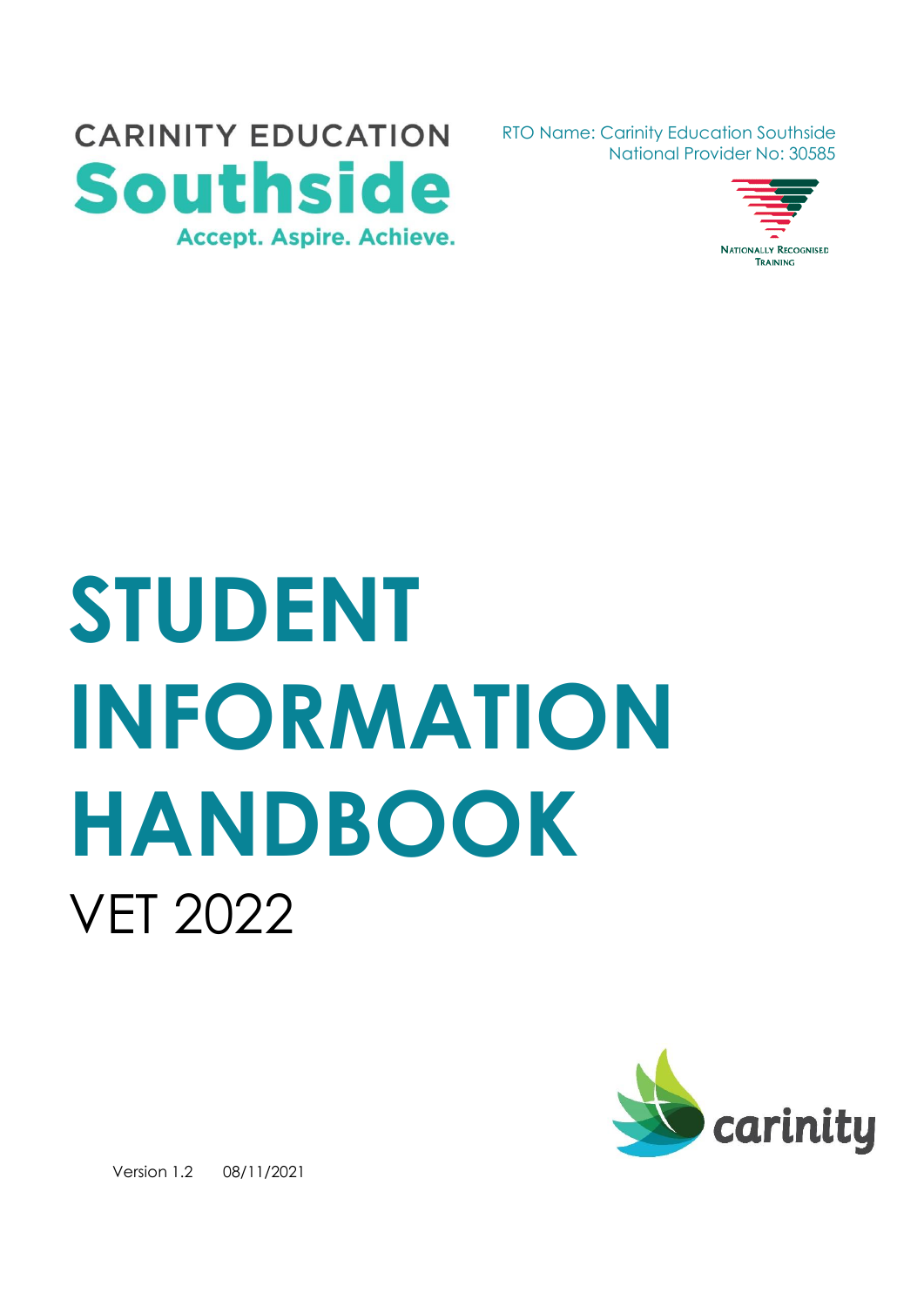## Contents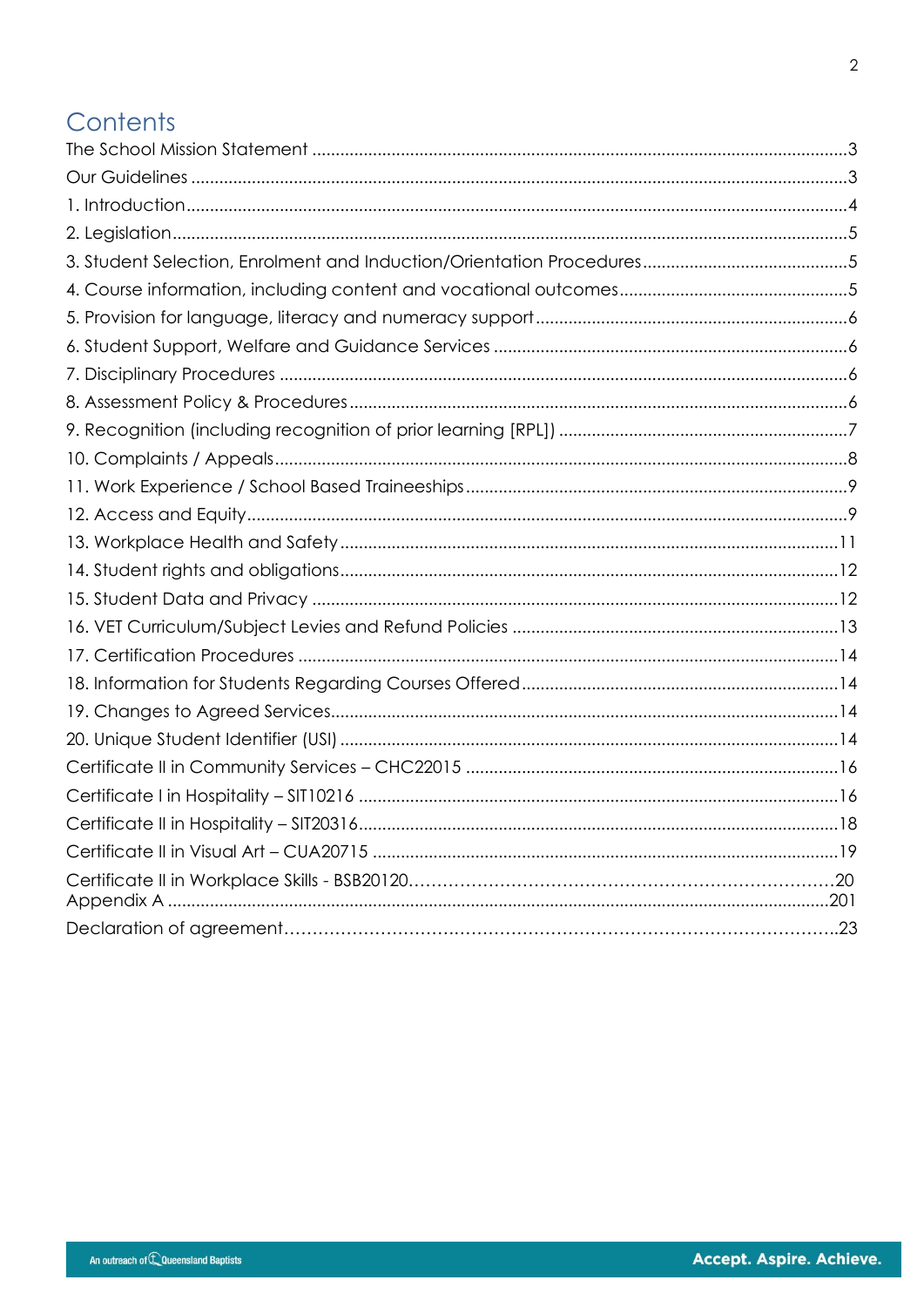## <span id="page-2-0"></span>The School Mission Statement

To provide access to a quality education for all young people, especially those who experience disadvantage or discrimination, so that they can fully participate in the spiritual, social, cultural, political and economic life of our community.

## <span id="page-2-1"></span>Our Guidelines

#### **1. Be Respectful, Kind and Caring**

Happy and peaceful communities are those where people hold respect and show genuine concern for each other, all living things and the environment.

#### **2. Make a Contribution**

Everyone should aim to make a difference, to make the world a better place. We value what each person can offer their friends, their family, their school and the community. To achieve this, everyone must strive to participate daily.

#### **3. Be a Responsible Citizen**

As a responsible citizen, we care about others in our community; We act with kindness and integrity.

#### **4. Be a Peacemaker**

Peaceful people learn to settle differences peacefully, avoiding confrontation. They care for others and work towards building a more peaceful world.

#### **5. Dare to be Different**

Be proud of what we do for ourselves, for each other and for education. Stand up for what you believe is true and just – regardless of what others do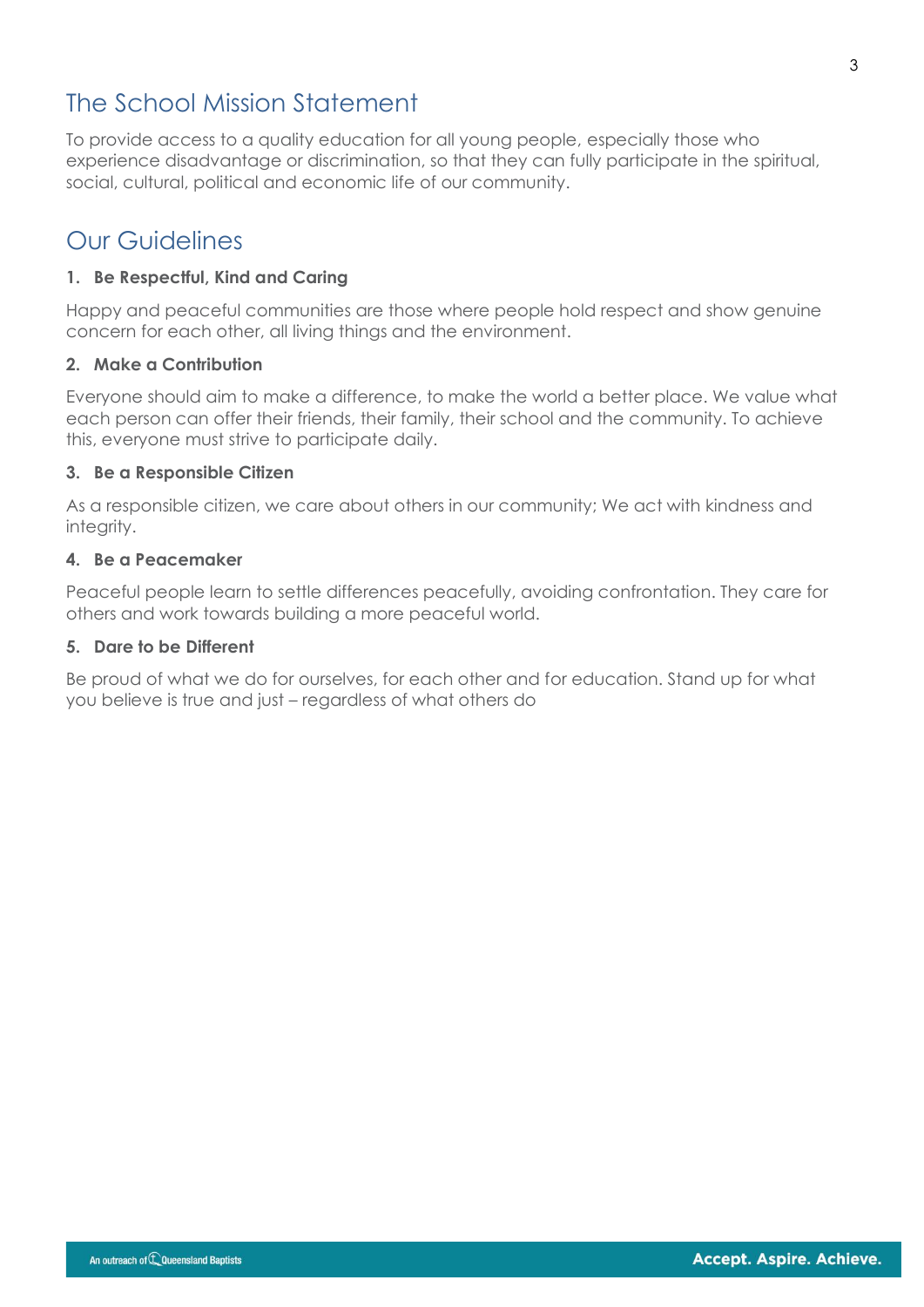## **VET Student Information Handbook**

## <span id="page-3-0"></span>1. Introduction

#### **Purpose of this handbook**

This handbook has been written to provide Vocational Education and Training (VET) students with important information about the VET programs offered by this school as well as about your rights and responsibilities as a VET student. You will be asked to sign that you have read this handbook, so please take the time to study it carefully and to ask your VET teachers about anything which you are unsure of. You should keep this handbook for reference throughout your enrolment.

You should also know that the contents of this handbook in many instances represent the key points of various VET Policies and Procedures developed by this school. You can access full copies of all policies and procedures by approaching the Vocational Education Coordinator.

#### **The Australian Qualifications Framework**

All of the VET programs offered by this school can lead to nationally recognised qualifications – a certificate if you complete all of the requirements of the qualification, or a statement of attainment for those parts that you do successfully complete (if you do not complete the full qualification). This certificate/statement of attainment will be recognised in all eight States/Territories in Australia.

Australia has a national qualifications framework called the Australian Qualifications Framework (AQF). There are 12 different types of qualifications you can obtain. They are shown in the diagram below. Those that are bolded are the ones that you have the opportunity to fully or partially complete through the VET programs you are undertaking at this school. Certificates III and IV, and Diplomas may be studied, externally, while at school also.

#### AQF Qualifications by Educational Sector

| <b>Schools Sector</b>                                      | <b>Vocational Education and</b><br><b>Training Sector</b>                                                                                   | <b>Higher Education (Tertiary)</b><br>Sector                                                                                                         |
|------------------------------------------------------------|---------------------------------------------------------------------------------------------------------------------------------------------|------------------------------------------------------------------------------------------------------------------------------------------------------|
| <b>Queensland Certificate of</b><br><b>Education (QCE)</b> | <b>Bachelor Degree</b><br>Advanced Diploma<br>Diploma<br>Certificate IV<br>Certificate III<br><b>Certificate II</b><br><b>Certificate I</b> | <b>Doctoral Degree</b><br><b>Masters Degree</b><br>Graduate Diploma<br>Graduate Certificate<br><b>Bachelor Degree</b><br>Advanced Diploma<br>Diploma |

Your VET teacher will provide you with full information about the VET qualification/s you are aiming for at this school, including an overview of the specific units of competencies, assessment requirements and vocational outcomes.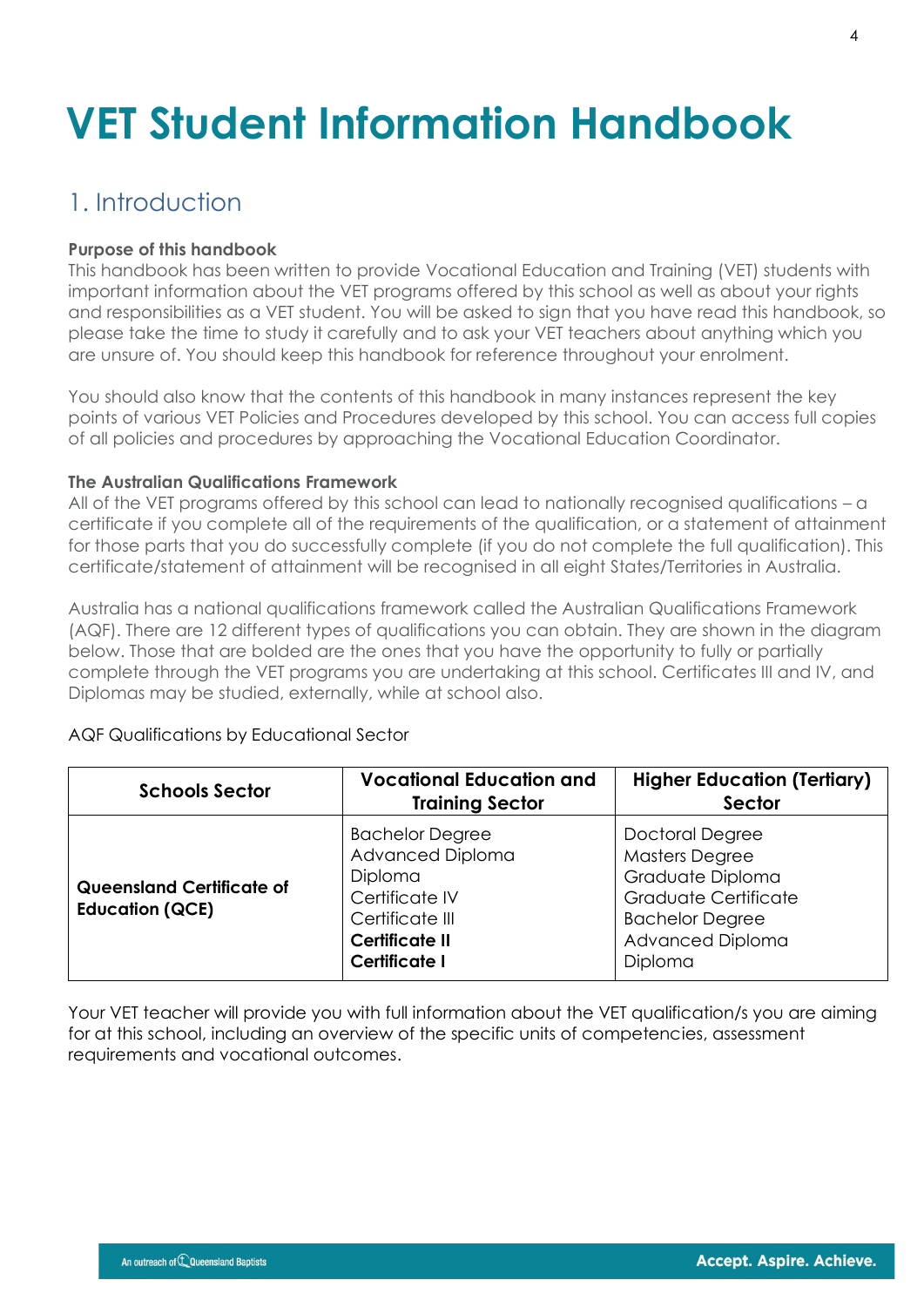## <span id="page-4-0"></span>2. Legislation

Carinity Education Southside is committed to providing a safe and equitable education/training environment for both students and staff. The staff are aware of the various pieces of legislation that effect your own working and learning conditions and are available to explain any issues that you have with regard to understanding your rights and responsibilities. The legislation that has been identified by this school as relevant, are shown in the table below.

| <b>Relevant Legislation</b>                    |
|------------------------------------------------|
| Human Rights and Equal Opportunity             |
| Commission Act 1986                            |
| Sex Discrimination Act 1984                    |
| <b>Racial Discrimination Act 1975</b>          |
| <b>Disability Discrimination Act 1992</b>      |
| <b>Queensland Anti-Discrimination Act 1991</b> |
| Training and Employment Act 2000               |
| Workplace Health and Safety Act 1995           |
| (Regulation 1997)                              |
| Education (Work Experience) Act 1996           |
| Industrial Relations Act 1999                  |
| WorkCover Queensland Act 1996                  |
| Privacy Act 1988                               |

Appropriate websites to access copies of most of these pieces of legislation include:

Federal Government: [www.fed.gov.au](http://www.fed.gov.au/) State Government: [www.education.qld.gov.au](http://www.education.qld.gov.au/) Department of Small Business and Training <https://desbt.qld.gov.au/training>

All staff of this school are required to have a working knowledge of these pieces of legislation, particularly where they affect both staff and students.

## <span id="page-4-1"></span>3. Student Selection, Enrolment and Induction/Orientation Procedures

All senior students at Carinity Education Southside have access to VET courses.

At the commencement of all VET subjects, VET teachers will induct students on workplace health and safety issues and will continue to incorporate WH&S throughout VET learning/assessment.

Prior to participation in structured work placement, all students will undergo a relevant induction program.

## <span id="page-4-2"></span>4. Course information, including content and vocational outcomes

An information sheet has been developed for each separate VET curriculum area offered at this school (pages 16 – 20). This sheet outlines industry/VET specific information relevant to each course, including qualification/course code and name, units of competency/modules to be offered and vocational outcomes.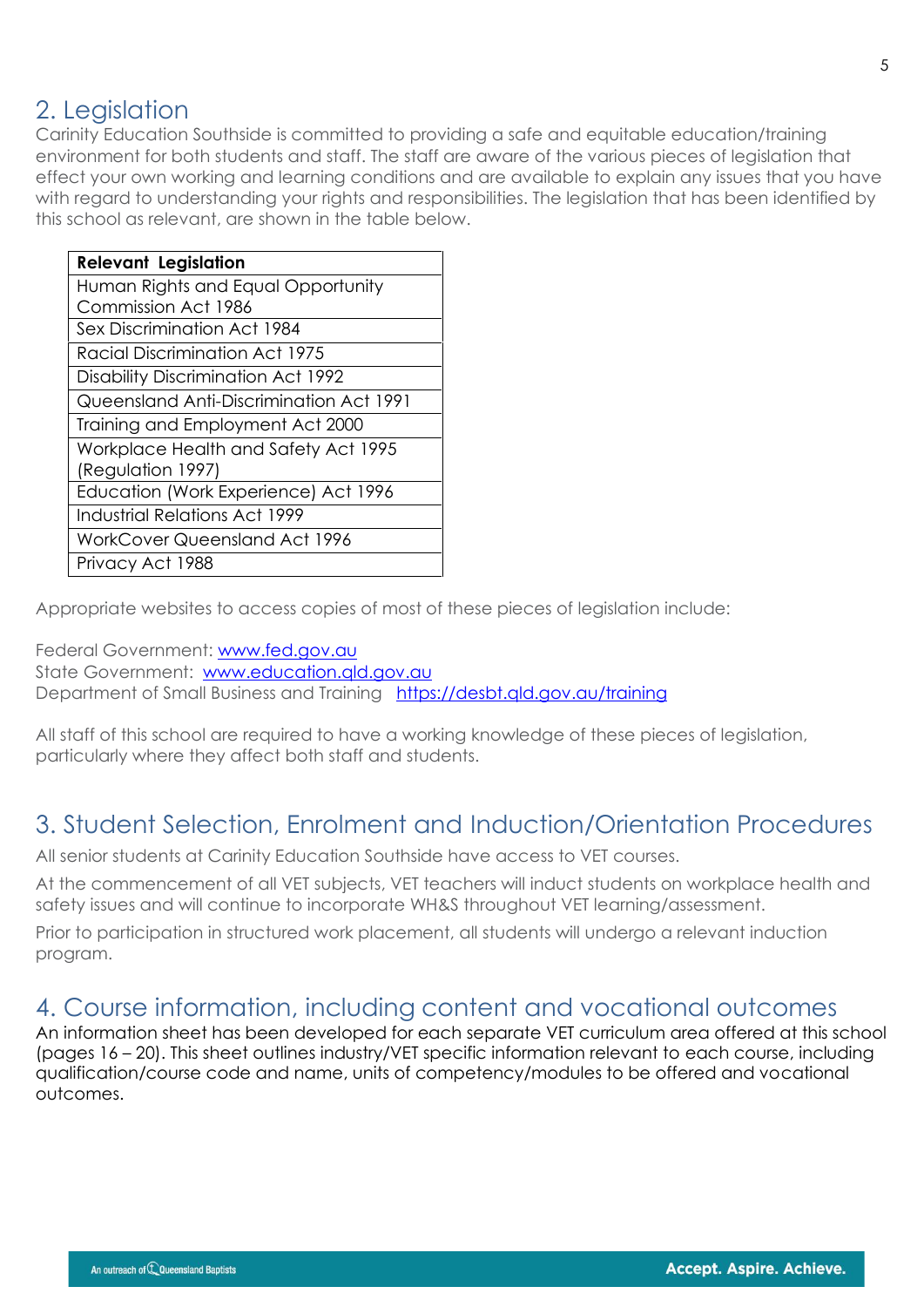## <span id="page-5-0"></span>5. Provision for language, literacy and numeracy support

If you are undertaking a VET subject which has embedded units of competency from a Training Package, you will find that basic literacy/numeracy elements have been incorporated. This should help you learn these basic literacy/numeracy components more readily, as they are being delivered/assessed in the context of an industry/vocational area of your liking/choice.

In addition, every VET student at this school undertakes an English/literacy or Maths/numeracy subject.

If you still feel you need additional language, literacy or numeracy support, please approach one of your teachers or the VET Coordinator.

## <span id="page-5-1"></span>6. Student Support, Welfare and Guidance Services

Students may have access to a wide range of support, welfare and guidance services at this school from the:

- **Teachers**
- Local Youth Therapeutic/Wellness Lead
- Youth Workers
- **Principal**
- Deputy Principal
- VET Coordinator
- Curriculum Coordinator
- Library staff

## <span id="page-5-2"></span>7. Disciplinary Procedures

For general school policy and procedures see the Southside Student and Carer Handbook under Responsible Citizenship. VET students, when attending work or training, must be sure to abide by the rules set out in the Workplace Health & Safety section of this manual and the policies and procedures outlined by the RTO or employer. In all areas not covered, common sense should prevail.

## <span id="page-5-3"></span>8. Assessment Policy & Procedures

The following is this school's assessment policy statement:

All VET students at this school will be fully informed of the VET assessment process and requirements and will have the right to appeal.

Your VET teacher will provide you with a thorough overview of the assessment requirements for your individual VET program/s. The following information, however, represents some general information about the VET assessment process adopted at this school.

#### **Competency-based assessment**

Assessment for the VET components of your course will be competency-based.

People are considered to be competent when they are able to apply their knowledge and skills to successfully complete work activities in a rage of situations and environments, in accordance with the Standards and performance expected in the workplace.

There are three parts to being competent. They are:

- a) Undertaking a specific workplace task(s)
- b) Management skills managing a number of different tasks to complete a whole work activity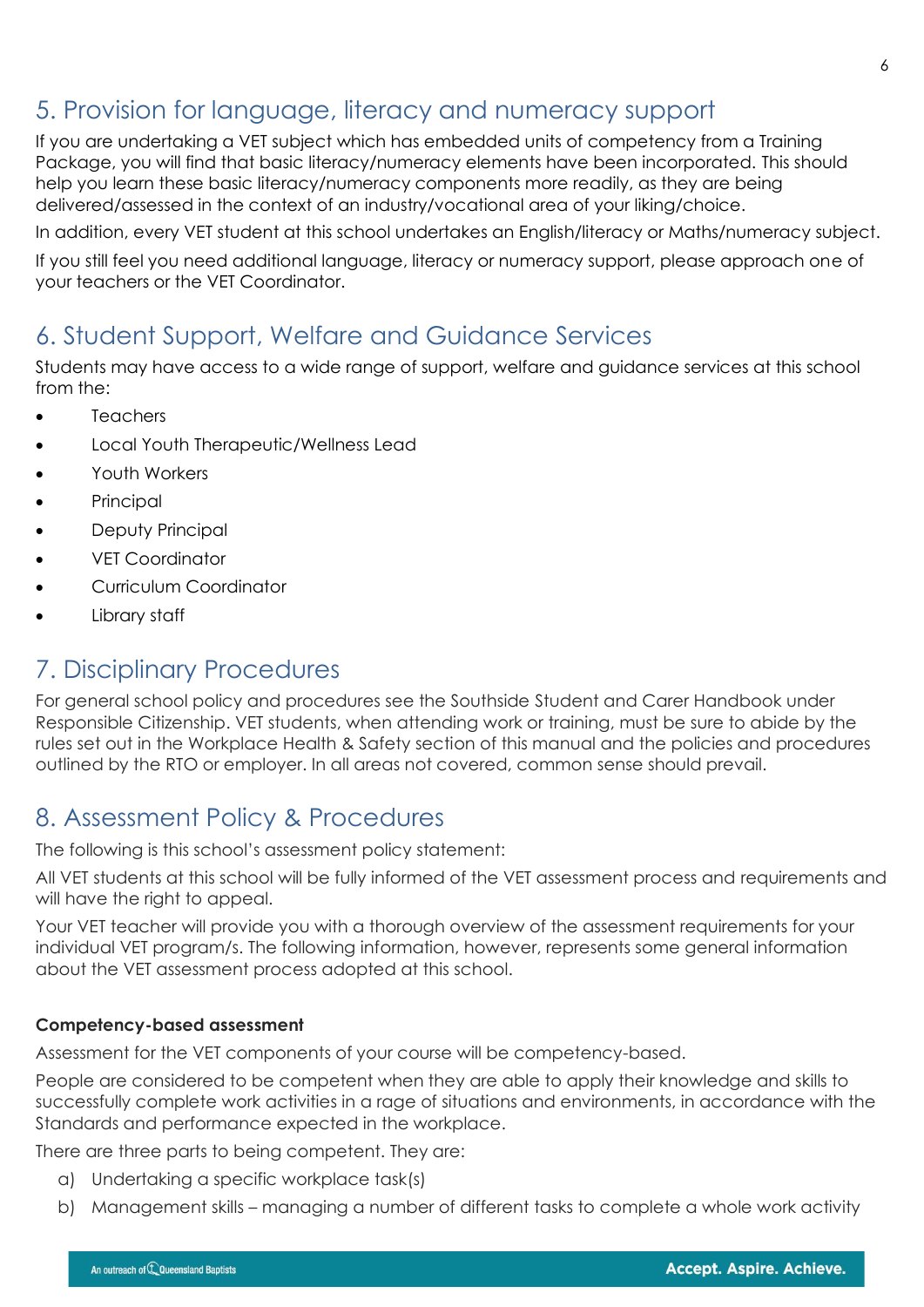- c) Responding to problems and irregularities when undertaking a work activity, such as:
	- Working with others
	- Interacting with clients and suppliers
	- Complying with standard operating procedures
	- Observing enterprise policy and procedures

This means that to demonstrate competency you will not just demonstrate you can do a task on its own, but you must be able to demonstrate that you can repeat it and do it in a range of different circumstances, as outlined above.

#### **The assessment policy principles**

The following represent the basic VET assessment principles of this school. They are designed to promote fairness and equity in assessment.

Students will be given clear and timely information on assessment.

Information given to students, will include:

- Advice about the assessment methods
- Assessment procedures
- The criteria against which they will be assessed
- When and how they will receive feedback
- The mechanism for appeal

The assessment approach chosen will cater for the language, literacy and numeracy needs of students.

Any special geographic, financial or social needs of students will be considered in the development and conduct of the assessment.

Reasonable adjustment may be made to the assessment strategy to ensure equity for all students, while maintaining the integrity of the assessment outcomes.

Opportunities for feedback and review of all aspects of assessment will be provided to students.

Clearly documented mechanisms for appeal against assessment processes and decisions will be available to students. (Refer to 10. Complaints/Appeals)

Failure to submit assessment as required will result in referral to the VET Coordinator.

## <span id="page-6-0"></span>9. Recognition (including recognition of prior learning [RPL])

When you commence a VET program, you may think there are some units of competency or modules you can already do and would be competent at.

You can apply for what is called 'recognition' for those specific units of competency. If you do, you will need to provide evidence that you can in fact already do these particular tasks. Evidence might include:

- examples of work
- photographs, videos, letters and reports
- awards, certificates and qualifications
- employer references
- letters from supervisors or work colleagues

All applications for RPL will be responded to once written application has been received. Once the evidence has been provided to the school to assess RPL, the student will be notified of the decision.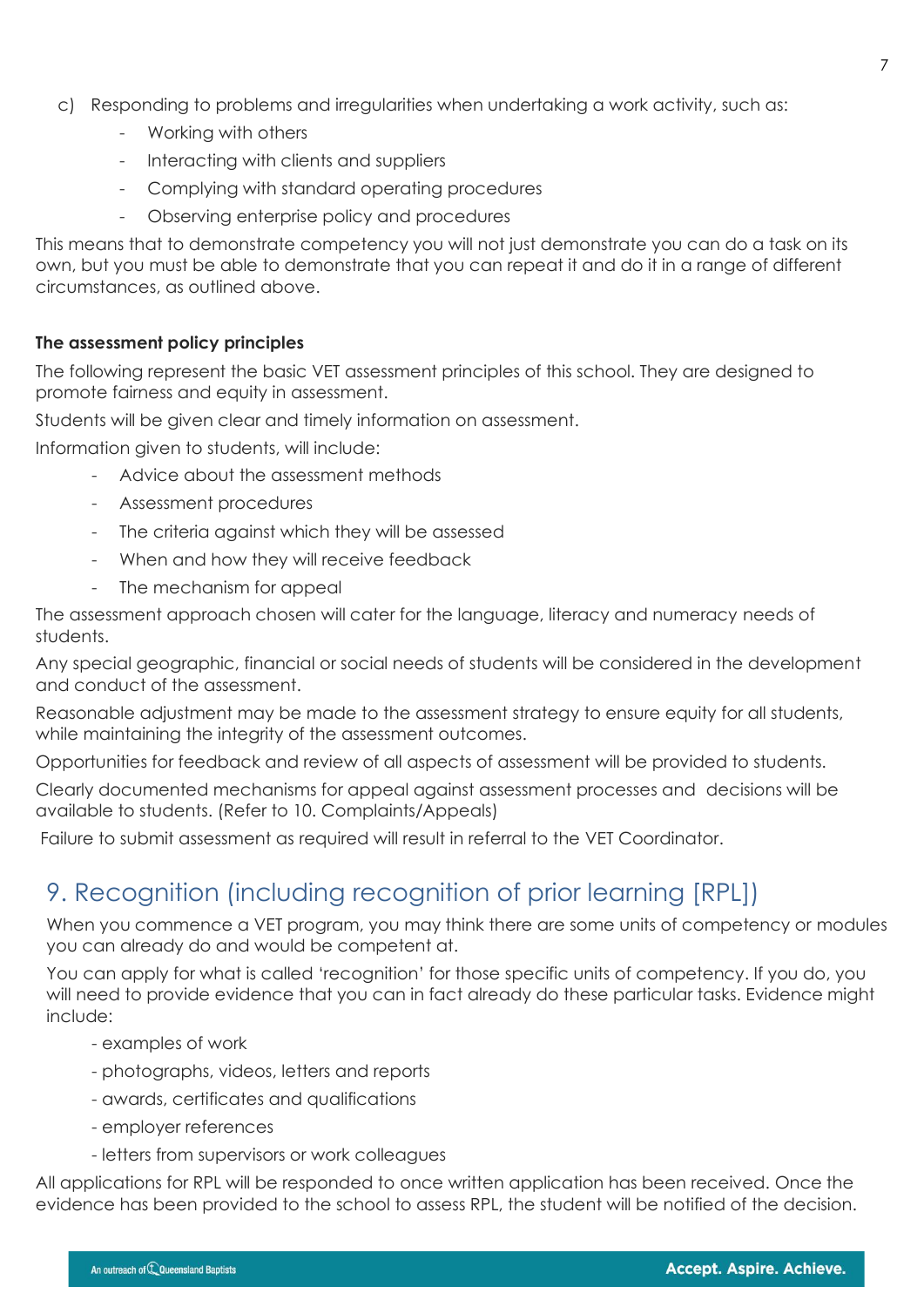Students may have access to reassessment on appeal.

#### **CREDIT TRANSFER of qualifications issued by other Registered Training Organisations (RTO's)**

If you already have a Statement of Attainment from another Registered Training Organisation for any units of competency/learning outcomes which are the same as those in any of the school's programs, you do not need to go through the above process. Carinity Education Southside will award you automatic recognition (credit transfer) in these cases.

## <span id="page-7-0"></span>10. Complaints / Appeals

Complaints received by the RTO will be acknowledged in writing and finalised as soon as practicable. Complaints can involve the conduct of the RTO's officers, students or third-party service providers of the RTO.

Any VET teacher may receive a complaint verbally, in writing or electronically.

Carinity Education Southside identifies two types of complaints:

- o type 1: allegations of inappropriate behaviour and/or child protection. These allegations are processed according to the RTO's complaints policy and procedure
- o type 2: all other complaints.

Without limiting the action in type 1 complaints, this complaints policy is publicly available and upholds the principles of natural justice and procedural fairness.

A review of the issues that triggered the complaint is undertaken. The review aims to identify corrective actions that will eliminate or mitigate the likelihood of a similar complaint occurring in the future.

The RTO officer receiving the complaint forwards it to the RTO Complaints officer (unless it relates to the Complaints officer, in which case it is forwarded to the Principal).

For type 1 complaints, the Complaints officer follows the school's complaints policy and procedure in accordance with the student protection policy.

For type 2 complaints, the Complaints officer:

- o organises a mediation process that is non-threatening to the complainant
- o establishes a review by an appropriate party independent of the RTO if mediation has not resolved the complaint
- o refers the complainant to the QCAA website for further information about complaint processes if the complainant is still not satisfied.

Students may lodge a complaint to QCAA only after exhausting this complaints and appeals policy and procedure.

Records of complaints are securely retained and registered in the RTO's Complaints and appeals register.

#### **Appeals**

All appeals received by the RTO will be acknowledged in writing and finalised as soon as practicable.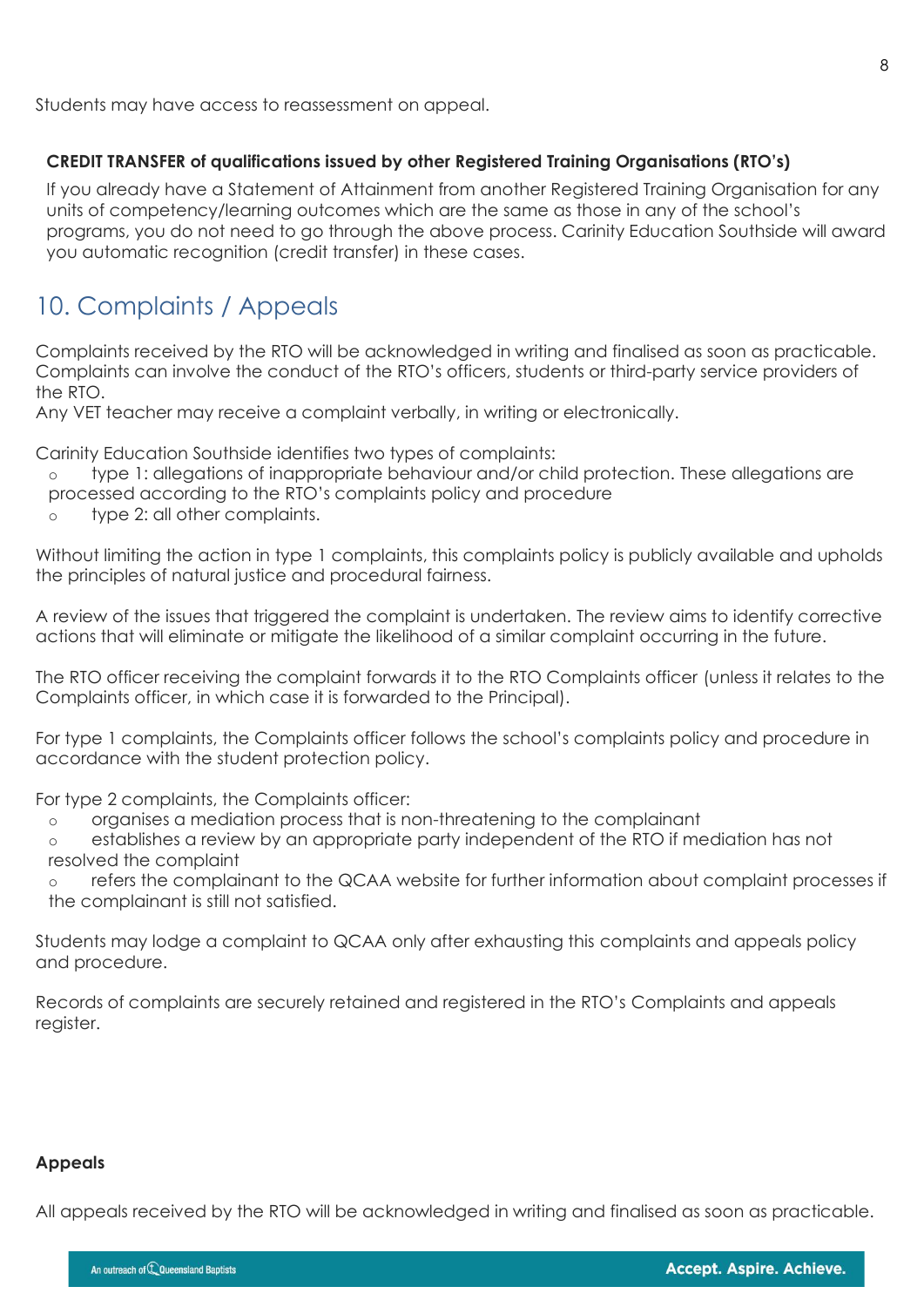Two types of appeal may be lodged:

- o appeal of final assessment decision
- o appeal of any other RTO decision

When appealing final assessment decisions, the RTO Manager actions the following process:

- o appellant's trainer/assessor reviews the decision
- o if the appellant is not satisfied, an independent trainer/assessor reviews the assessment decision

o if the appellant is still not satisfied, the RTO Manager refers the appellant to the RTO's complaints policy and procedure.

For all other appeals:

- o the RTO Manager reviews the original decision
- o if the appellant is not satisfied, an appropriate independent party reviews the RTO's decision
- o if the appellant is still not satisfied, the RTO Manager refers the appellant to the RTO's complaints policy and procedure.

## <span id="page-8-0"></span>11. Work Experience / School Based Traineeships

#### **Work Experience**

Prior to participation in work experience/structured work placement, this school will provide an induction program for you, which will help prepare you with strategies to deal with harassment, accidents etc. Parents/carers will also be provided with an outline of the work cover and insurance arrangements that apply.

#### **School-based Traineeships**

Schools are not a signatory to the training contract and they are not therefore able to interfere with the discharge of any part of the training contract, including where you may experience difficulties associated with conditions of your employment, health and well-being, and training issues. Should concerns arise during the course of the traineeship, the school will not encourage you to withdraw from the workplace without your employer's consent. The school may, however, advise you and your parent/guardian of appropriate procedures to pursue in certain events. In the following instances, you should contact the local Department of Small Business and Training (DESBT) to seek advice (the school can assist you):

- if you are experiencing interpersonal problems with co-workers or the employer which are not resolvable;

- if you do not believe you are receiving appropriate training or regularly performing duties unrelated to the trade or training program;

- if the employer fails to provide work, or terminates your employment outside of the probation period without the consent of yourself and your parent/guardian;

- if you allege that you have been physically or sexually assaulted, you should report the matter to the police and seek advice from the Department of Small Business and Training (DESBT) regarding the future of your training contract;

- if you allege that you have been sexually harassed or discriminated against, you should contact the local office of DESBT to speak with a representative and/or the Anti-Discrimination Commission.

## <span id="page-8-1"></span>12. Access and Equity

Discrimination occurs if a person treats someone differently on the basis of an attribute or characteristic such as gender, sexuality, race, pregnancy, physical or intellectual impairment, age, etc.

This school strives to meet the needs of each student through incorporating access and equity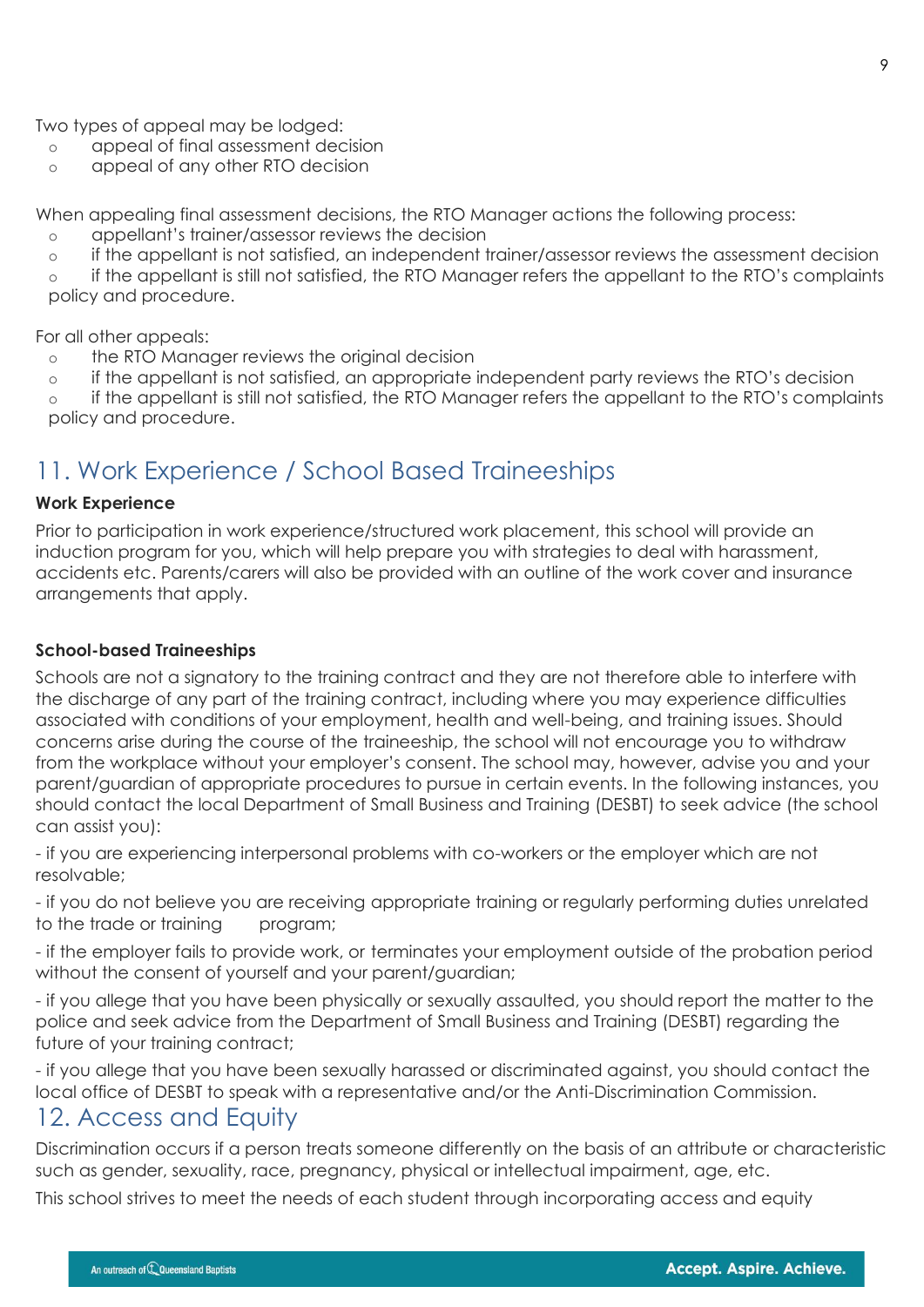principles and practices which acknowledge the right of all students to equality of opportunity without discrimination.

For example, the following principles apply:

- 1. VET curriculum areas will be adequately resourced, with teachers with the right qualifications, in order to ensure you have quality outcomes.
- 2. VET training and assessment will be in line with industry standards to ensure quality outcomes for students. As well, a variety of training/assessment methods will be used to cater for the different ways in which students learn.
- 3. All students will be actively encouraged to participate in VET programs, irrespective of background/cultural differences.
- 4. Prior to participating in structured work placement, you will be provided with an induction program which will equip you with the knowledge to recognise harassment/discrimination should it occur and to ensure you have the strategies to deal with anything like this. Appropriate support will be provided to ensure you are successful in your work placement.
- 5. Literacy/numeracy is integrated throughout all VET programs, as well as being delivered separately through your English/literacy and Maths/numeracy program.
- 6. This school will openly value all students, irrespective of background/culture/other differences and all students will be valued through the delivery of appropriate training/assessment methods and support structures.
- 7. Any complaints in relation to discrimination/harassment will be treated seriously, in line with the school's VET Policies and Procedures: Student Complaints/Appeals.

#### **Some terms defined**

The following terms associated with access and equity have been included so you can develop an understanding of what they mean.

#### *Aboriginality*

The school considers an Aboriginal or Torres Strait Islander to be any person who identifies with, and is accepted by, the Indigenous community with which he or she is associated.

#### *Racial prejudice/harassment*

Racial harassment is the expression of attitudes or behaviours based on assumptions or social myths of superiority of one race or culture over another. Examples of racial prejudice or harassment may include name calling, racist graffiti, demeaning jokes concerning a person's racial or ethnic background and, in extreme cases, physical assault.

#### *Racial discrimination*

Racial discrimination is behaviour which disadvantages people on the basis of real or supposed membership of a particular racial or ethnic group including structural or institutional disadvantage (this includes policies and procedures which at first glance appear fair but which on reflection actually disadvantage people from a particular race).

#### *Sexual harassment*

Sexual harassment is any unwelcome behaviour of a sexual nature in the working or learning environment. Sexual harassment is not confined to a particular gender or sexuality and may include but is not limited to the following behaviours:

- requests for sexual favours, either by directly or by implication

- deliberate physical contact such as kissing, touching or fondling, embracing, patting, pinching and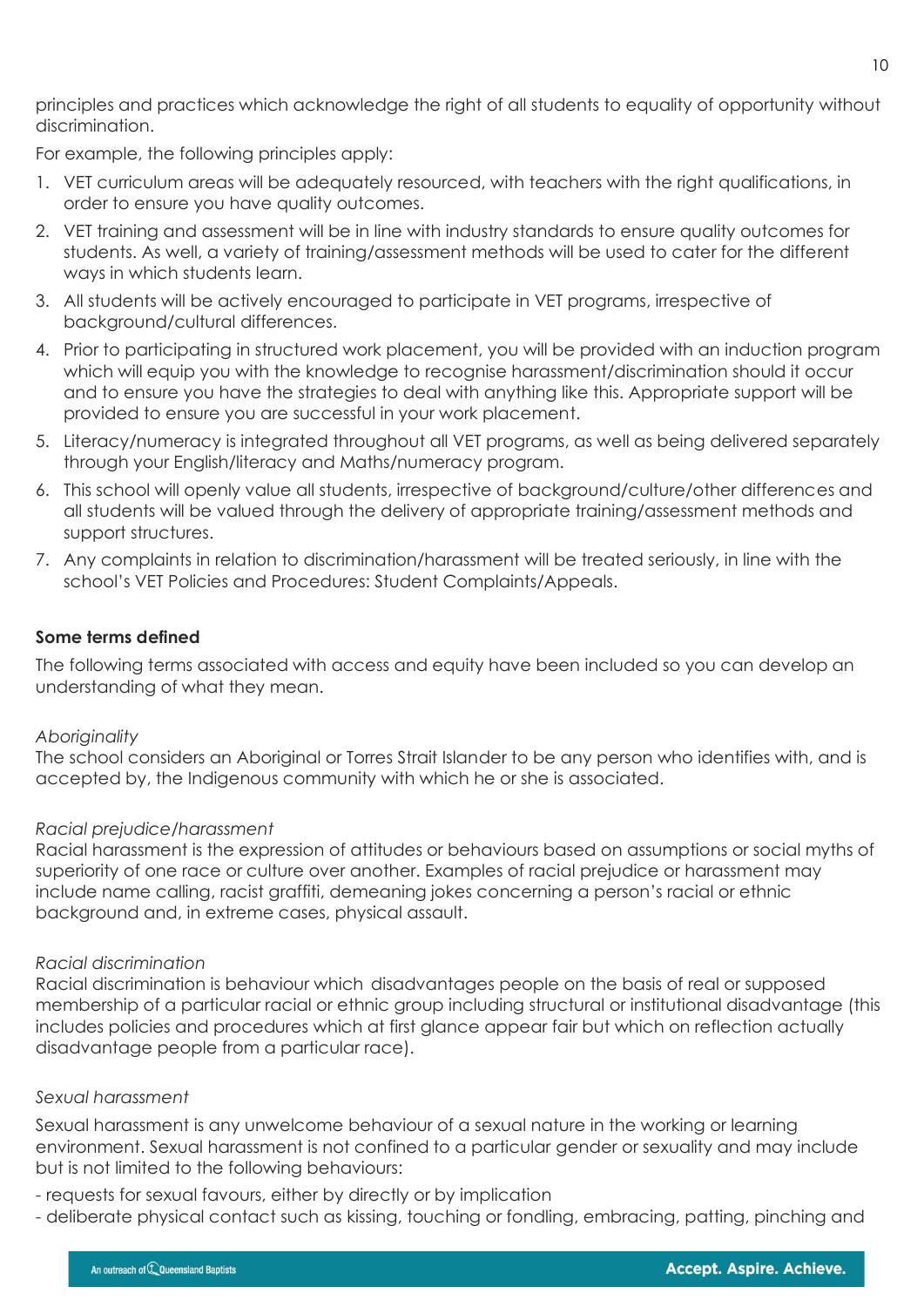- wolf whistles, catcalls, leering or offensive staring and gesturing

- persistent social invitations or obscene or unsolicited communications by other students either at work or at home

- suggestive comments about a person's physical appearance or sexuality
- displays of erotic or sexually graphic material (posters, photographs etc.)

#### *Physical harassment/bullying*

- threatening others
- physical contact of a hurtful nature, for example, touching, hitting or grabbing;
- destroying or damaging another's property

#### *Psychological harassment/bullying*

- disparaging comments about ability or achievement
- verbally and/or non-verbally denigrating or insulting others
- telling jokes deliberately intended to offend another
- stalking and abusive phone calls
- persistent questioning about a person's private life

#### *Inclusion*

Inclusion is defined as:

- the process whereby enrolled students with identified special needs, or needs arising from their membership of target groups, can have equal access to the total school environment;

- providing the most appropriate education for each enrolled student in the leastrestrictive environment;

- maintaining and enhancing the participation of all enrolled students in appropriate regular school programs, including VET programs;

- requiring the negotiation of an appropriate program which is flexible and supportive;
- ensuring an appropriate and acceptable learning/training environment for all enrolled students

## <span id="page-10-0"></span>13. Workplace Health and Safety

The safety and wellbeing of the staff and students of this school is one of our greatest responsibilities. All of us, including you, have responsibilities to ensure a safe environment. You are required to:

- Use and take reasonable care of any protective equipment that is provided
- Obey any reasonable instructions in relation to health and safety
- Not interfere with or remove any safety devices from machinery
- Ensure that you do not endanger your own your own or others' safety by the consumption of alcohol or drugs
- Report unsafe acts or equipment to a teacher and observe good housekeeping practices
- Report all injuries or near misses to a teacher or Youth Worker
- Ensure that your conduct does not interfere with:
	- School property
	- School staff safety or welfare, or with their ability to perform their duties
	- Student safety or welfare, or their ability to participate in and benefit from instruction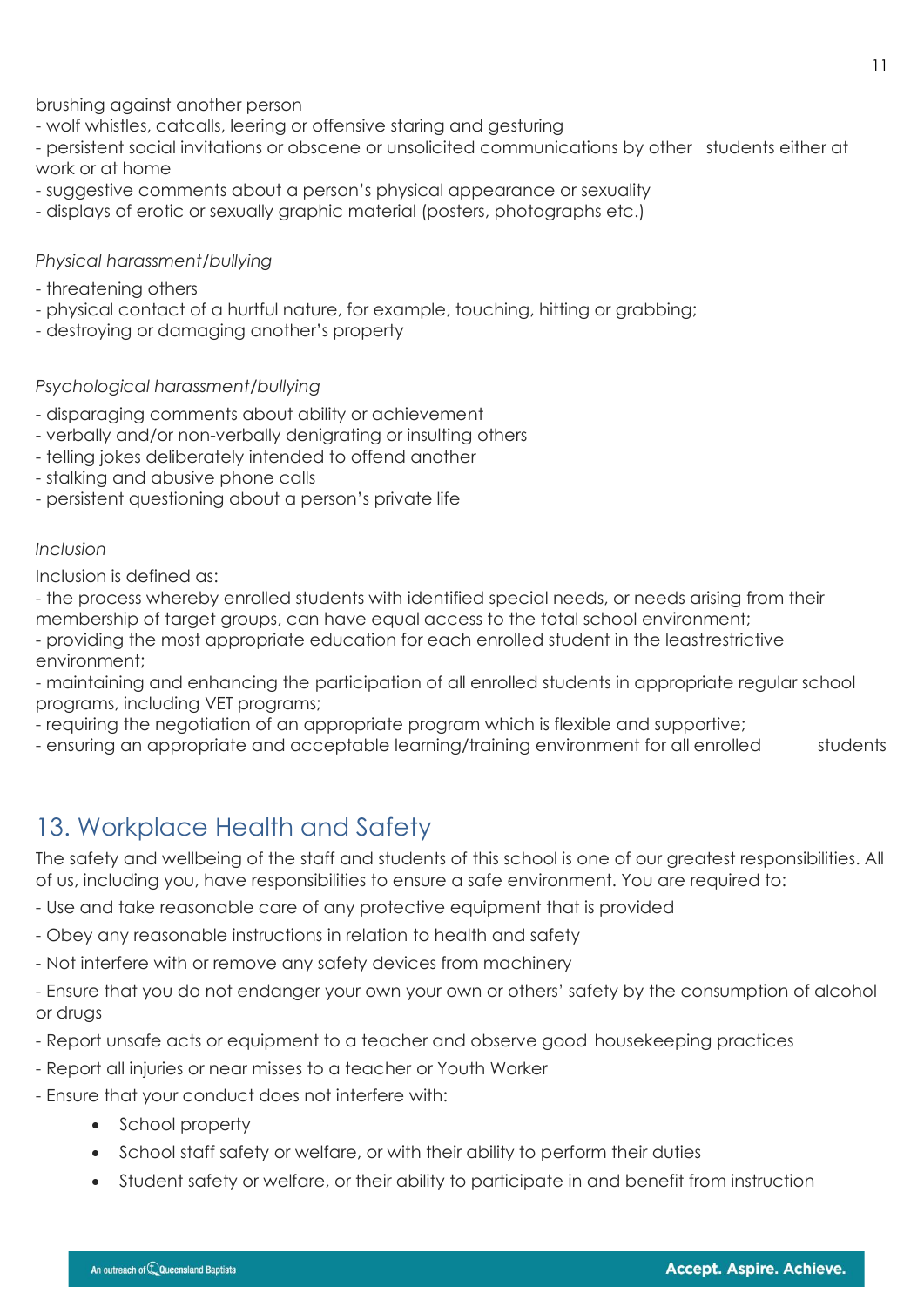#### **First Aid**

First aid kits are available at a number of locations throughout the school. A member of staff trained in First Aid should be sought to carry out any treatment necessary.

Students should not handle injuries, but immediately report any to their teacher, Youth Worker or other staff.

#### **Accident/Emergency Situations**

You are advised that school staff are not permitted to transport injured/unwell students to hospital. An ambulance will be called in case of an emergency.

*Workplace Health and Safety and Accidents/Incidents - while on structured work placement/work experience.*

Where you find that you are required to undertake work that is a risk to your health and safety, you must advise the Careers Coordinator, your Principal or VET Coordinator immediately. Action may include withdrawing you from the work placement.

The school will investigate all serious accidents as soon as possible after they occur, so that an accurate account of events can be recorded and remedial action taken to reduce the risk of other similar accidents

## <span id="page-11-0"></span>14. Student rights and obligations

As a student of Carinty Education Southside, it is important that you be aware of the services and support available to you during your studies.

All students have the following rights while enrolled:

• Fair and equitable treatment at all times.

• Proper access to the required support, training and assessment as necessary to successfully complete the training.

As a student of Carinity Education Southside, you are obligated to:

• Ensure that the work you submit is your own; any discovery of plagiarism, collusion or contract cheating will be dealt with as outlined in this handbook.

- Regularly check email communication from your trainer
- Meet your assessment obligations, or seek an extension of time before the due date.
- Abide by all terms and conditions outlined in this document and the Code of Conduct.
- Advise your trainer in due time if you are unable to attend a practical assessment.
- Regular and punctual attendance to classes.

## <span id="page-11-1"></span>15. Student Data and Privacy

No staff member of this school can provide information about you to a third party without your written permission.

You can have access to your own personal records at any time, by approaching the teacher for the subject area in which you wish to check your information. This staff member will ensure that you obtain access to your records. If the matter is not related to any one specific subject, you should approach the Vocational Education Coordinator rather than the subject area Trainer.

A record will be kept on your file that you have accessed your records.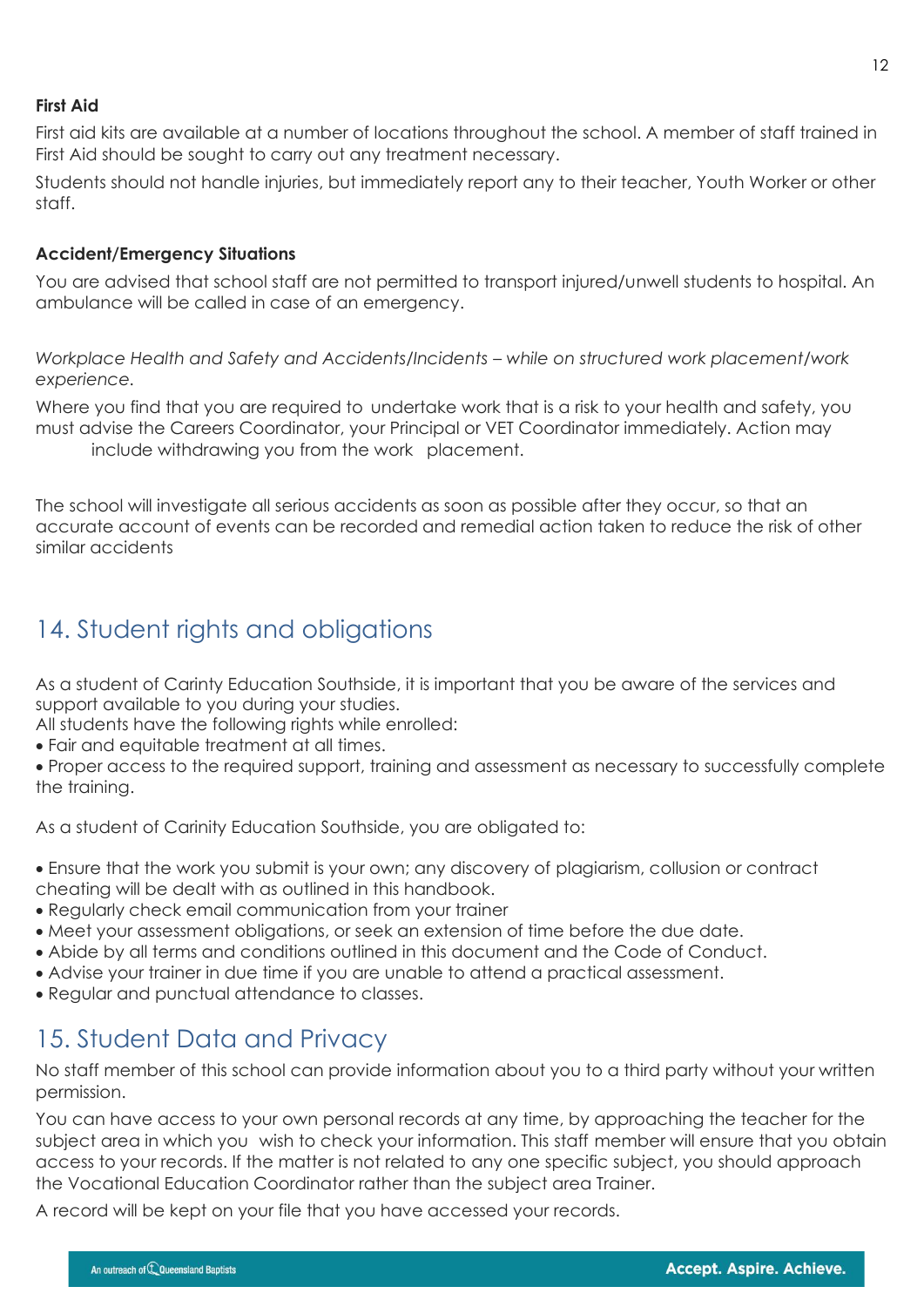#### **Privacy Notice**

Under the *Data Provision Requirements 2012,* Carinity Education Southside is required to collect personal information about you and to disclose that personal information to the National Centre for Vocational Education Research Ltd (NCVER).

Your personal information (including the personal information contained on this enrolment form and your training activity data) may be used or disclosed by Carinity Education Southside for statistical, regulatory and research purposes.

Carinity Education Southside may disclose your personal information for these purposes to third parties, including:

- School if you are a secondary student undertaking VET, including a school-based traineeship;
- Employer if you are enrolled in training paid by your employer;
- Commonwealth and State or Territory Government departments and authorised agencies;
- NCVER;
- Organisations conducting student surveys; and
- Researchers

Personal information disclosed to NCVER may be used or disclosed for the following purposes:

- Issuing a VET Statement of Attainment or VET Qualification, and populating Authenticated VET Transcripts;
- Facilitating statistics and research relating to education, including surveys;
- Understanding how the VET market operates, for policy, workforce planning and consumer information; and
- Administering VET, including program administration, regulation, monitoring and evaluation.

You may receive an NCVER student survey which may be administered by an NCVER employee, agent or third-party contractor. You may opt out of the survey at the time of being contacted.

NCVER will collect, hold, use and disclose your personal information in accordance with the *Privacy Act 1988* (Cth), the VET Data Policy and all NCVER policies and protocols (including those published on NCVER's website at [www.ncver.edu.au\)](http://www.ncver.edu.au/)

The following websites provide further information about Student Data and Privacy: **QCAA Open Data Strategy** [www.qcaa.qld.edu.au/about/corporate-policies/information](http://www.qcaa.qld.edu.au/about/corporate-policies/information) **DESBT RTO data collection** <https://desbt.qld.gov.au/training/docs-data/statistics/rto-data> **DESE VET Privacy Notice** [www.dese.gov.au/national-vet-data/vet-privacy-notice](https://www.dese.gov.au/national-vet-data/vet-privacy-notice)

## <span id="page-12-0"></span>16. VET Curriculum/Subject Levies and Refund Policies

The school meets all course costs for students studying through the school RTO.

Courses undertaken externally, at TAFE or other RTO's may attract a fee. There are avenues for some financial assistance possibly available, depending upon criterion, which may be accessed while at school.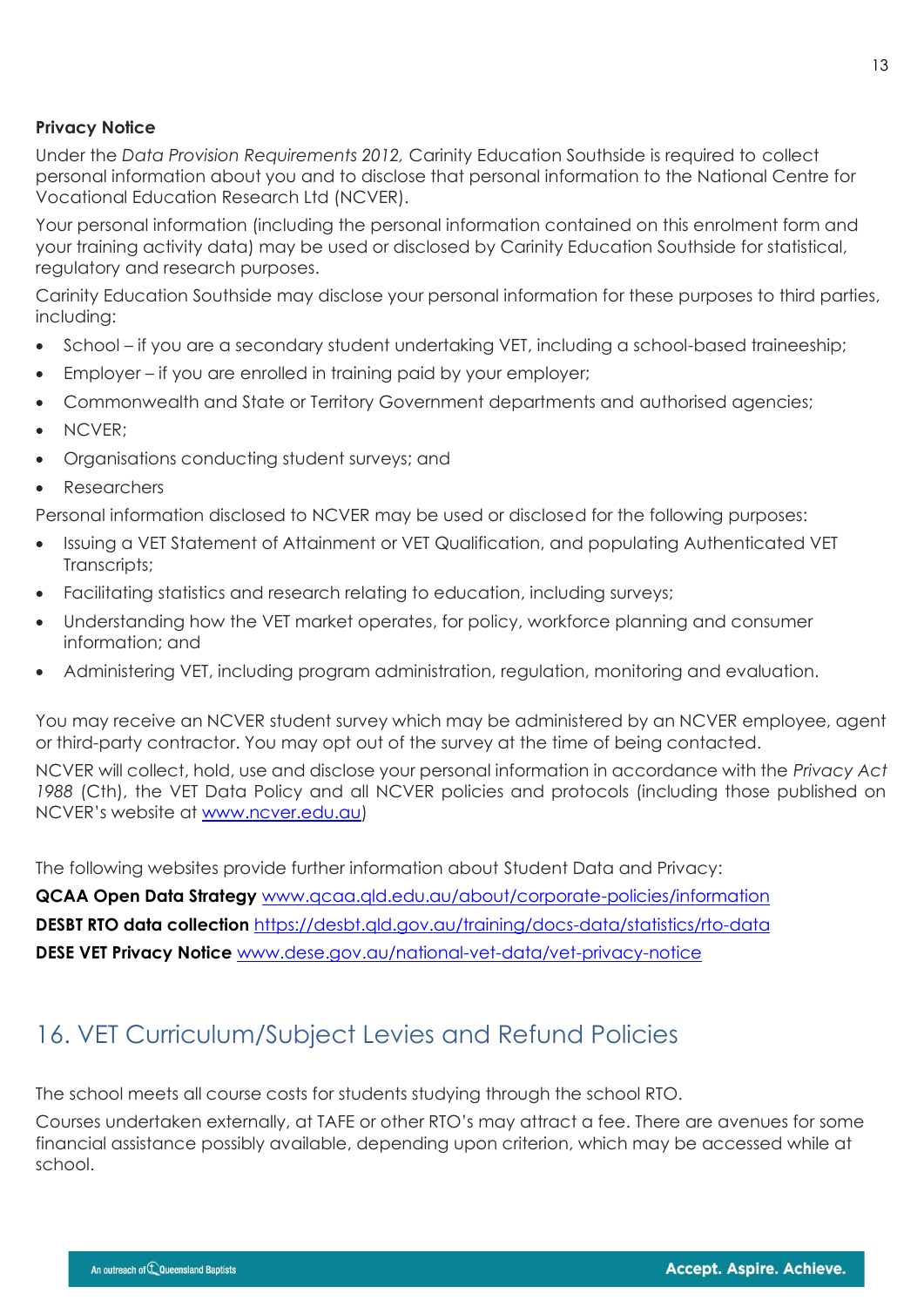## <span id="page-13-0"></span>17. Certification Procedures

#### **Issuing certification**

Only Certificates or Statements of Attainment will be issued for vocational courses taught at Carinity Education Southside.

Certification will be issued to learners within 30 calendar days of the learner being assessed as meeting the requirements of the training product.

#### **Reissuing certification**

Carinity Education Southside is able to re-issue certification, from qualifications commenced 1 January 2017, upon written request by a learner.

Certificates issued prior to 2017 are not done through the school, but may be reissued by QCAA, incurring a small cost.

## <span id="page-13-1"></span>18. Information for Students Regarding Courses Offered

#### **Entry Requirements**

Courses at Carinity Education Southside cater for students in Years 10, 11 and 12, including approved mature-aged re-entry students.

## <span id="page-13-2"></span>19. Changes to Agreed Services

Carinity Education Southside agrees to provide services in accordance with the information provided to students at the time of their enrolment. There may be circumstances where this agreement cannot be met. In the unlikely event that Carinity Education Southside is unable to deliver an agreed service the following process' will apply:

- Provide written notification (via email) to students as soon as possible of the changes
- Update marketing materials and website
- Notify QCAA of relevant changes

In the event that Carinity Education Southside loses suitably qualified trainers and assessors and is unable to deliver a VET program currently on scope Students will be issued with a Statement of Attainment for any successfully completed units of competency.

## <span id="page-13-3"></span>20. Unique Student Identifier (USI)

From 1 January 2015, an RTO can be prevented from issuing you with a nationally recognised VET qualification or Statement of Attainment when you complete your course if you do not have a USI. The USI is collected by the student identifiers registrar for the purpose of:

- applying for, verifying and giving a USI prior to issuance of Australian Qualification Framework (AQF) certification documentation
- replacing an authenticated AQF certification document
- recording a student's final outcomes that will be made available on the national USI register.

A student's verified USI and final assessment outcomes may be disclosed to: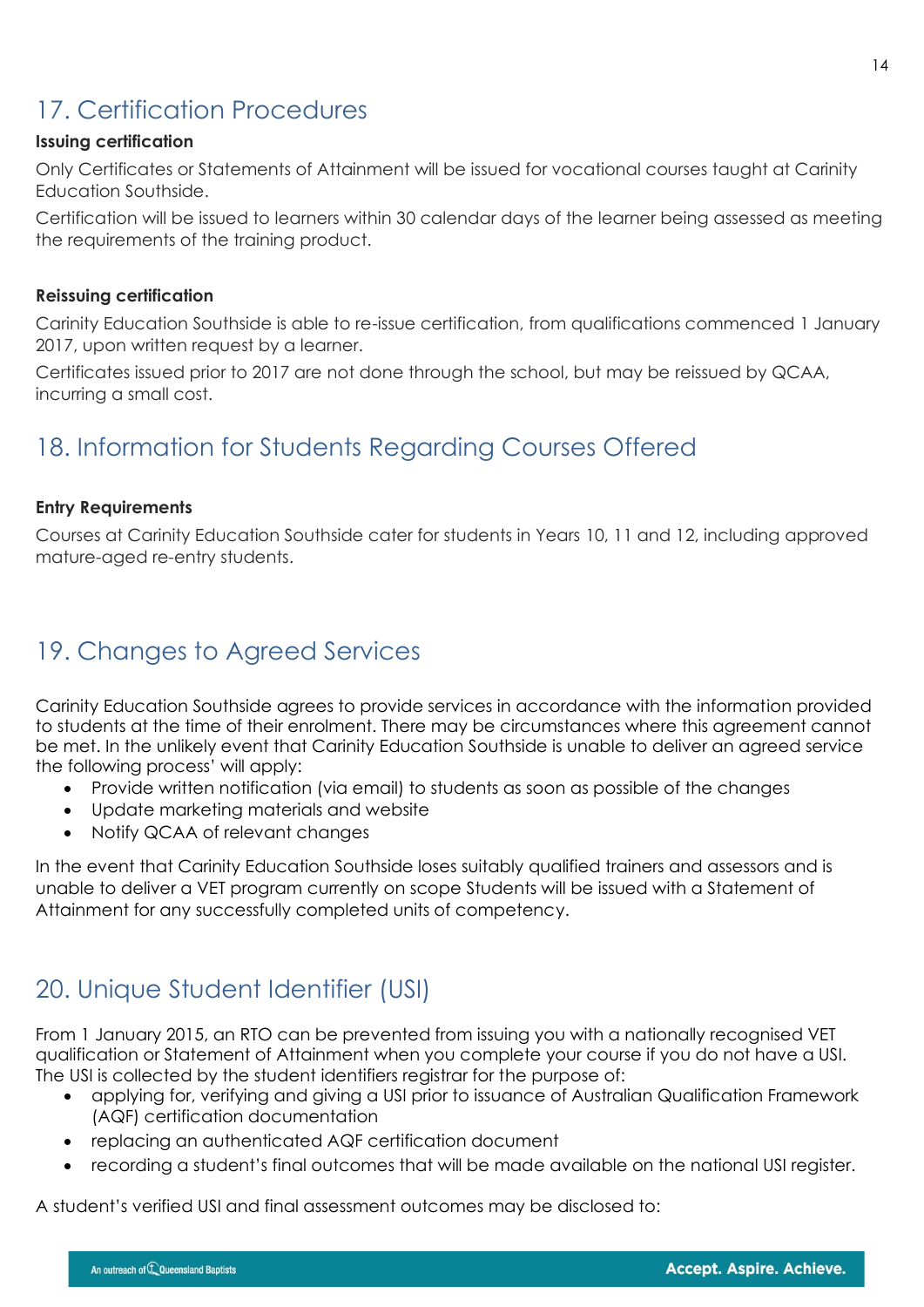- Commonwealth and State or Territory government departments, agencies and statutory bodies performing functions in relation to VET for:
	- the purpose of administering and auditing VET, VET providers and VET programs
	- education-related policy and research purposes
	- assistance with determining eligibility for training subsidies
- VET regulators to enable them to perform their regulatory functions
- VET admission bodies for the purpose of administering VET and VET programs
- current and former registered training organisations (RTOs) to enable them to deliver VET courses to the individual, meeting their reporting obligations under the Standards for RTOs and the national USI scheme
- schools for the purpose of delivering VET courses to the individual and reporting on these courses
- the National Centre for Vocational Education Research (NCVER) for the purpose of creating authenticated VET transcripts, resolving problems with USIs and the collection, preparation and auditing of national VET statistics. You may receive an NCVER student survey which may be administered by an NCVER employee, agent or third-party contractor. You may opt out of the survey at the time of being contacted
- any other authorised person or entity required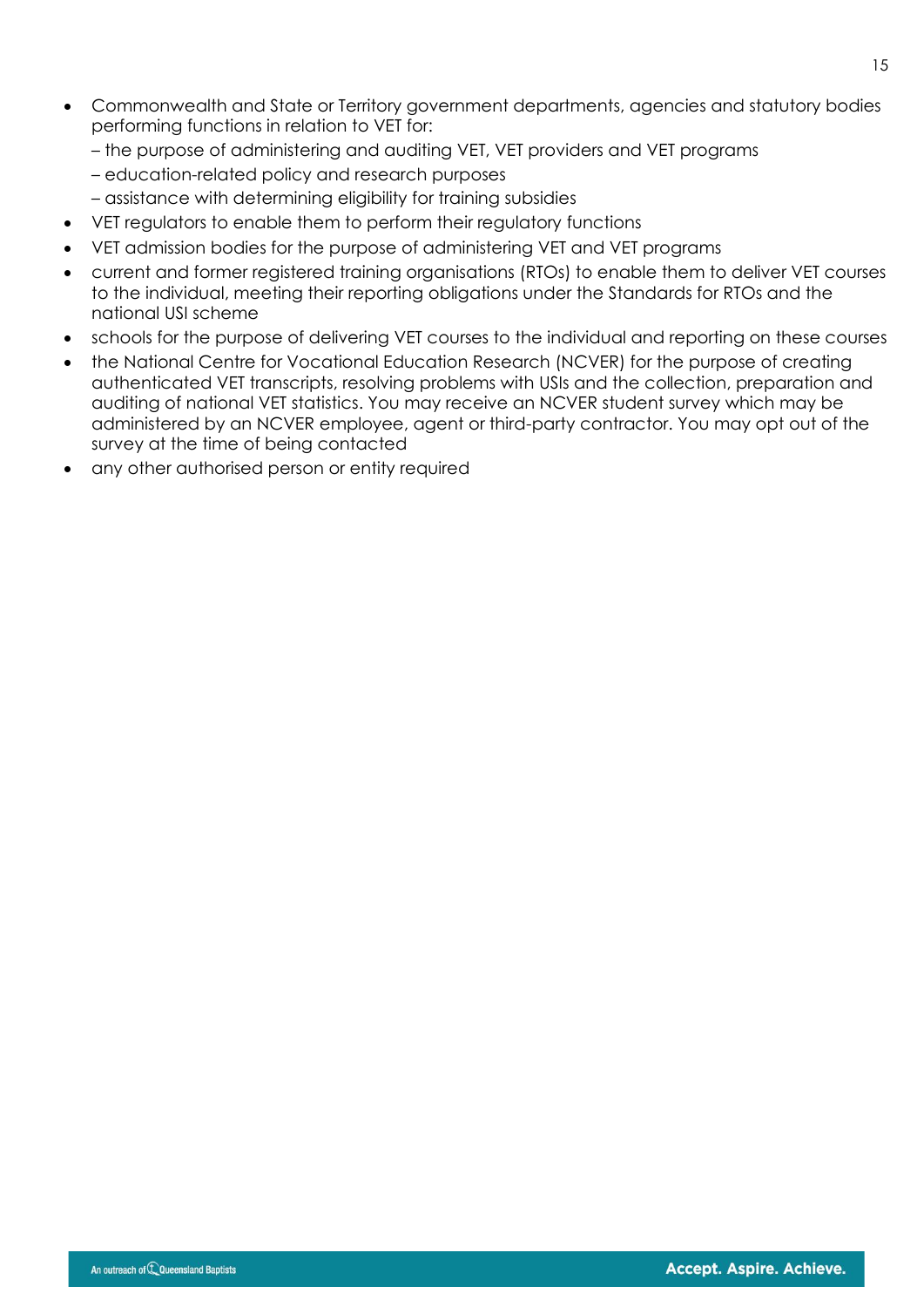## <span id="page-15-0"></span>Certificate II in Community Services – CHC22015



**Location: Carinity Education Southside, Library and classroom Mode of delivery: a combination of Face to face, On-line, work placements, classroom Duration: 2 years, approx. 3 x 55minute classes per week**

#### **Vocational outcomes of this course**

The Certificate II in Community Services will provide the student with pathways into work or further study in community services such as childcare, aged care, home and community care, drug and alcohol work, disability work, social housing or mental health work.

Students will learn how to work with local government and community organisations, to identify needs, and then plan and develop appropriate services and facilities in order to meet those needs.

#### **Certification gained on completion of the modules in Community Services**

Following the Community Services course, you will receive certification listing the units of competency you have achieved. Students who have achieved all modules in this course will be eligible for the Certificate II in Community Services. These competencies can be used to gain credit from higher certificate courses.

## **Competencies delivered**

| BSBWOR202 | Organise and complete daily work activities (CORE)          |
|-----------|-------------------------------------------------------------|
| BSBWOR203 | Work effectively with others                                |
| CHCCOM001 | Provide first point of contact (CORE)                       |
| CHCCOM005 | Communicate and work in health or community services (CORE) |
| CHCDIV001 | Work with diverse people (CORE)                             |
| CHCCDE003 | Work within a community development framework               |
| CHCECE002 | Ensure the health and safety of children                    |
| CHCVOL001 | Be an effective volunteer                                   |
| HLTWHS001 | Participate in workplace health and safety (CORE)           |
|           |                                                             |

*\*Students may also be offered the opportunity attend an external provider to complete HLTAID002 First Aid, which is viewed very highly by industry.*

## <span id="page-15-1"></span>Certificate I in Hospitality – SIT10216

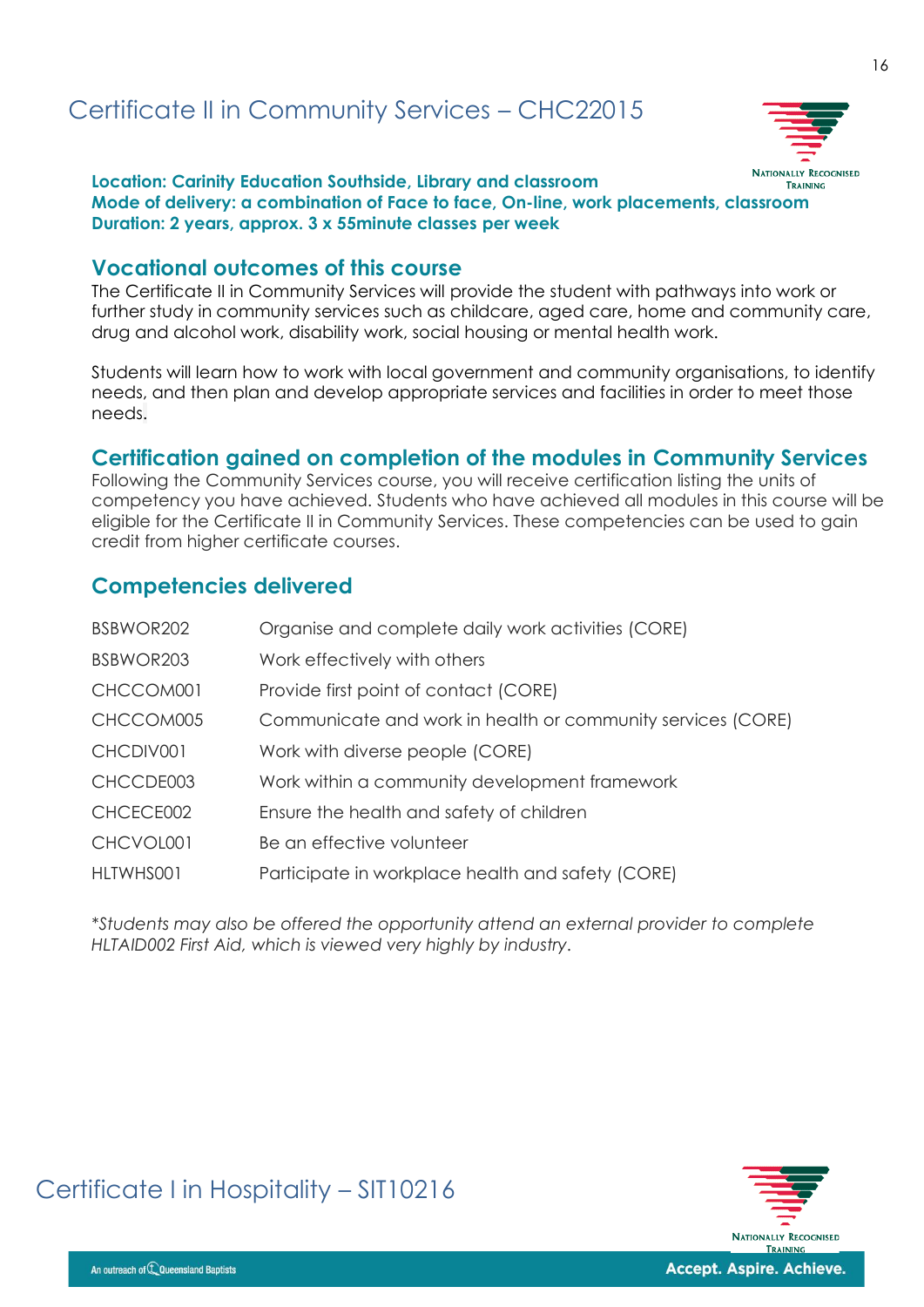**Location: Carinity Education Southside, Kitchen and classroom Mode of delivery: a combination of Face to face, On-line, work placements, classroom Duration: 1 year, approx. 3 x 55 minute classes per week plus events**

#### **Vocational outcomes of this course**

On successful completion of the vocational education modules in Certificate I Hospitality, you will:

- Be able to carry out a range of entry-level employment tasks, such as, follow workplace hygiene procedures and work in a socially diverse environment.
- Possess a range of basic skills, attitudes and knowledge that will assist you in roles related to employment within the Hospitality industry.
- Be eligible for credit into related courses, offered by other training providers, for example, TAFE Queensland.

#### **Certification gained on completion of the modules in Hospitality**

Following the Hospitality course, you will receive certification listing the units of competency you have achieved. Students who have achieved all units of competency in Hospitality will be eligible for Certificate I in Hospitality. These competencies can be used to gain credit from higher certificate courses.

## **Competencies delivered**

<span id="page-16-0"></span>

| SITXWHS001      | Participate in safe work practices (CORE)          |
|-----------------|----------------------------------------------------|
| BSBWOR203       | Work effectively with others (CORE)                |
| SITXCCS001      | Provide customer information and assistance (CORE) |
| SITXFSA001      | Use hygienic practices for food safety             |
| <b>TLIE1005</b> | Carry out basic workplace calculations             |
| BSBWOR202       | Organise and complete daily work activities        |
|                 |                                                    |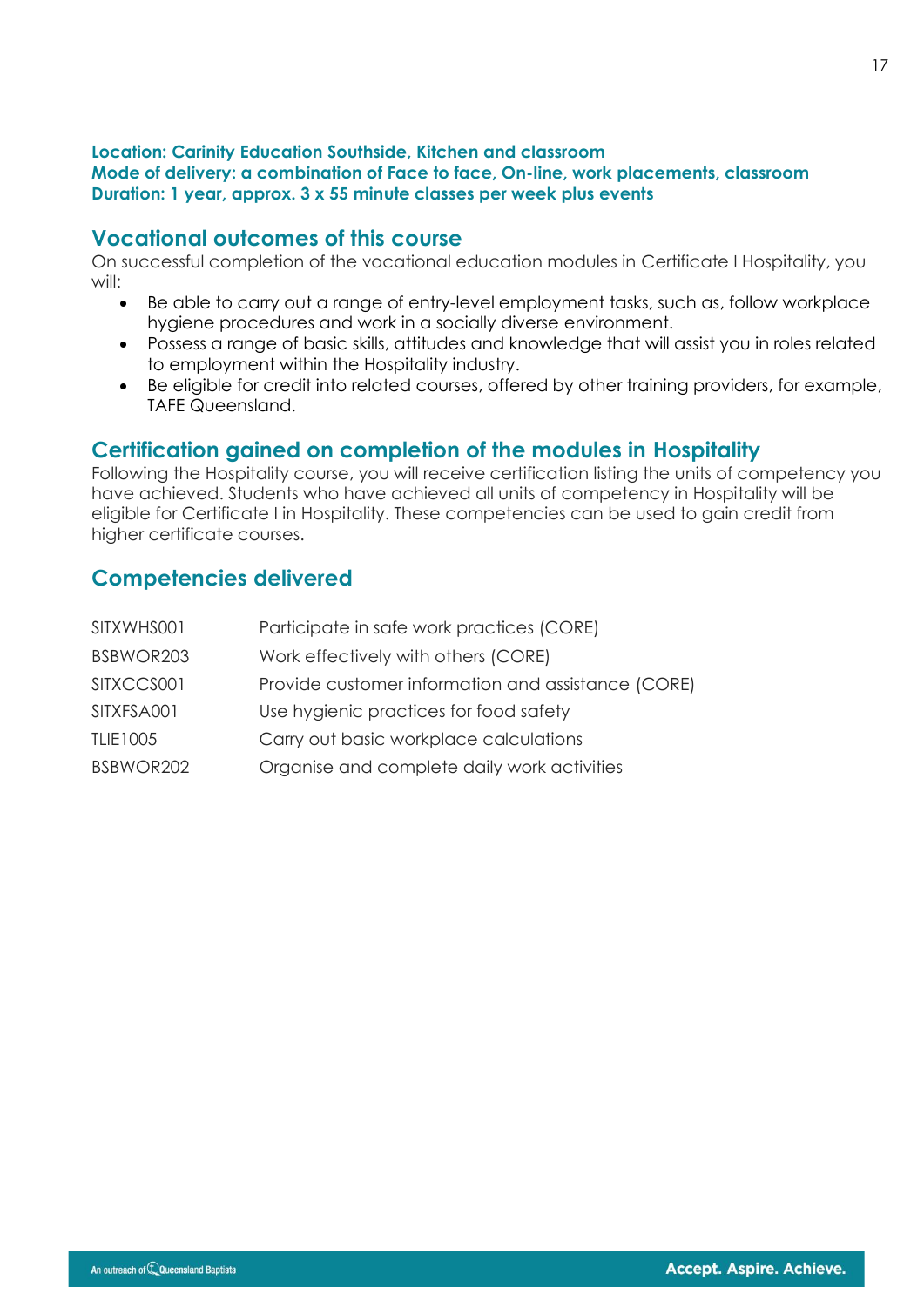## Certificate II in Hospitality – SIT20316



**Location: Carinity Education Southside, Kitchen and classroom Mode of delivery: a combination of Face to face, On-line, work placements, classroom Duration: 2 years, approx. 3 x 55 minute classes per week plus events**

#### **Vocational outcomes of this course**

On successful completion of the units of competency in Certificate II Hospitality, you will:

- Be able to carry out a range of entry-level employment tasks, such as prepare and serve non-alcoholic beverages, provide responsible service of alcohol, follow workplace hygiene procedures and work in a socially diverse environment.
- Possess a range of basic skills, attitudes and knowledge that will assist you in roles related to employment within the Hospitality industry.
- Be eligible for credit into related courses, offered by other training providers, for example, TAFE Queensland.

#### **Certification gained on completion of the modules in Hospitality**

Following the Hospitality course, you will receive certification listing the units of competency you have achieved. Students who have achieved all units of competency in Hospitality will be eligible for the Certificate II in Hospitality. These competencies can be used to gain credit from higher certificate courses.

#### **Competencies delivered**

| BSBWOR203       | Work effectively with others (CORE)                               |
|-----------------|-------------------------------------------------------------------|
| SITHIND002      | Source and use information on the hospitality industry (CORE)     |
| SITHIND003      | Use hospitality skills effectively (CORE)                         |
| SITXCCS003      | Interact with customers (CORE)                                    |
| SITXCOM002      | Show cultural and social sensitivity (CORE)                       |
| SITXWHS001      | Participate in safe work practices (CORE)                         |
| SITXFSA001      | Use hygienic practices for food safety                            |
| <b>TLIE1005</b> | Carry out basic workplace calculations                            |
| SITHFAB002      | Provide responsible service of alcohol                            |
| SITHFAB005      | Prepare and serve espresso coffee (SITXFSA001 is a pre-requisite) |
| SITHFAB007      | Serve food and beverage                                           |
| BSBCMM201       | Communicate in the workplace                                      |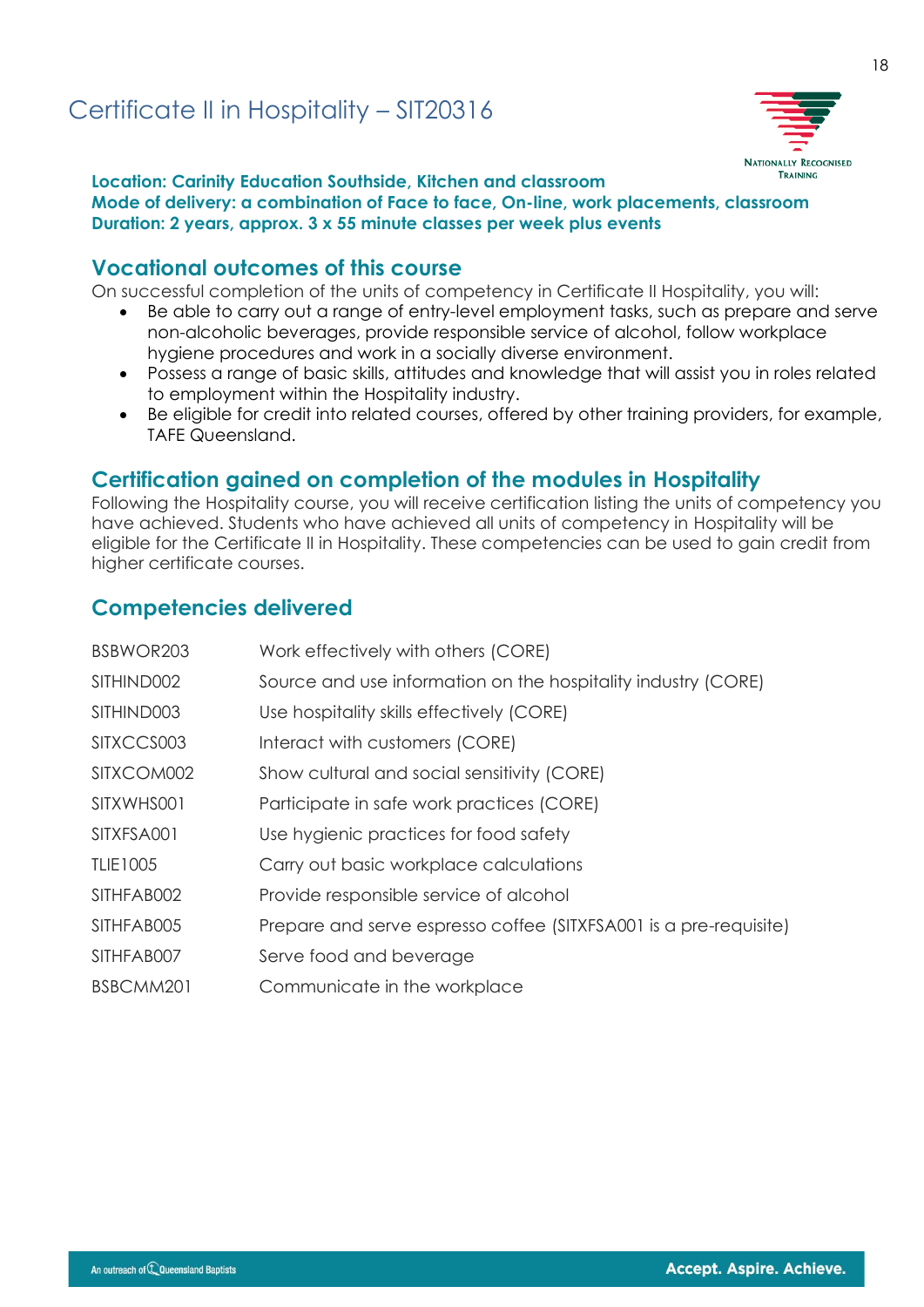## <span id="page-18-0"></span>Certificate II in Visual Art – CUA20720



**Location: Carinity Education Southside, Visual Arts Studio and Multimedia Room NATIONALLY RECOGNISED Mode of delivery: a combination of Face to face, On-line, work placements, classroom Duration: 2 years, approx. 3 x 55minute classes per week**

#### **Vocational outcomes of this course**

On successful completion of the units of competency in Visual Art, you will:

- Be able to carry out a range of activities and functions requiring basic operational knowledge and practical skills in a workplace context including articulating work concepts and producing a variety of artworks.
- Be able to carry out a range of entry-level employment tasks such as follow workplace health and safety procedures and sourcing information.
- Possess a range of basic skills, attitudes and knowledge that will assist you in roles related to employment within the Arts industry.
- Be eligible for credit into related courses, offered by other training providers, for example, TAFE Queensland.

#### **Certification gained on completion of the modules in Visual Arts**

Following the Visual Art course, you will receive certification listing the units of competency you have achieved. Students who have achieved all units of competency in Visual Art will be eligible for the Certificate II in Visual Art. These competencies can be used to gain credit from higher certificate courses.

#### **Competencies delivered**

<span id="page-18-1"></span>

| BSBWHS211 | Contribute to the health and safety of self and others (CORE)   |
|-----------|-----------------------------------------------------------------|
| CUAACD201 | Develop drawing skills to communicate ideas (CORE)              |
| CUAPPR211 | Make simple creative work (CORE)                                |
| CUARES202 | Source and use information relevant to own arts practice (CORE) |
| CUADES201 | Follow a design process                                         |
| CUADIG212 | Develop digital imaging skills                                  |
| CUADRA201 | Develop drawing skills                                          |
| CUAPAI211 | Develop painting skills                                         |
| CUAPRI211 | Develop printmaking skills                                      |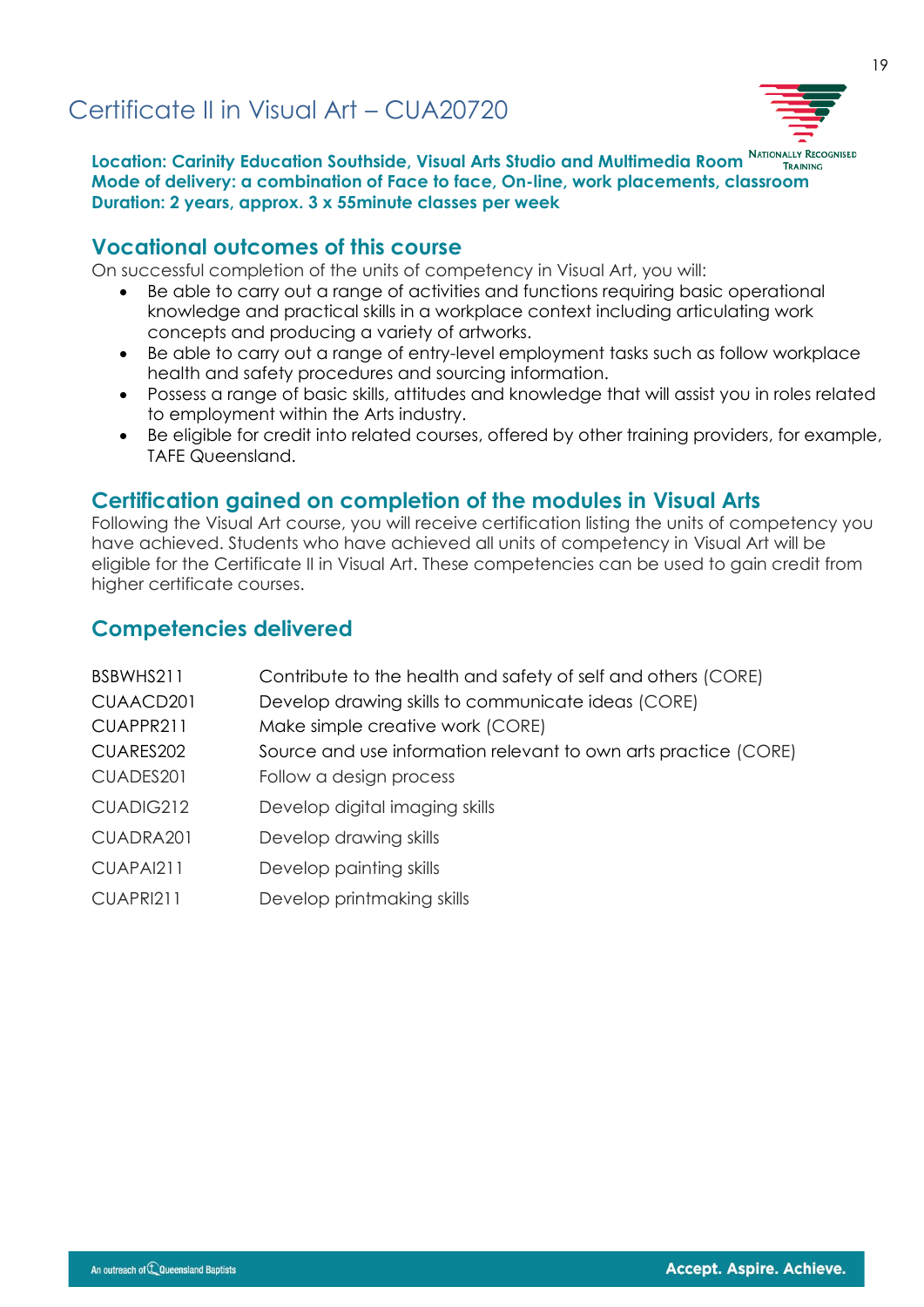## Certificate II in Workplace Skills – BSB20120



**Location: Carinity Education Southside, Library. Mode of delivery: a combination of Face to face, On-line, work placements, classroom Duration: 2 years, approx. 3 x 55minute classes per week**

#### **Vocational outcomes of this course**

On successful completion of the units of competency in Workplace Skills, you will:

- Be able to carry out a range of basic procedural, clerical, administrative or operational tasks that require self-management and technology skills.
- Be able to perform a range of mainly routine tasks using limited practical skills and fundamental operational knowledge in a defined context, often under direct supervision.
- Be eligible for credit into related courses, offered by other training providers, for example, TAFE Queensland.

#### **Certification gained on completion of the modules in Workplace Skills**

Following the Workplace Skills course, you will receive certification listing the units of competency you have achieved. Students who have achieved all units of competency in Workplace Skills will be eligible for the Certificate II in Workplace Skills. These competencies can be used to gain credit from higher certificate courses.

#### **Competencies delivered**

| BSBWHS211 | Contribute to health and safety of self and others (CORE) |
|-----------|-----------------------------------------------------------|
| BSBCMM211 | Apply communication skills (CORE)                         |
| BSBOPS201 | Work effectively in business environments (CORE)          |
| BSBPEF202 | Plan and apply time management (CORE)                     |
| BSBSUS211 | Participate in sustainable work practices (CORE)          |
| BSBPEF201 | Support personal wellbeing in the workplace               |
| BSBTEC201 | Use business software applications                        |
| BSBOPS203 | Deliver a service to customers                            |
| BSBPEF101 | Plan and prepare for work readiness                       |
| BSBPEF302 | Develop self-awareness                                    |

## **NB This qualification is being offered to Year 10 students only in 2022.**

*NB. Where less than 90% 'new learning' occurs in a qualification, the student will possibly receive less than the full 2 points for a Certificate I, and less than 4 points for a Certificate II. This phrasing relates to the amount of units which can be Credit Transferred from other qualifications.*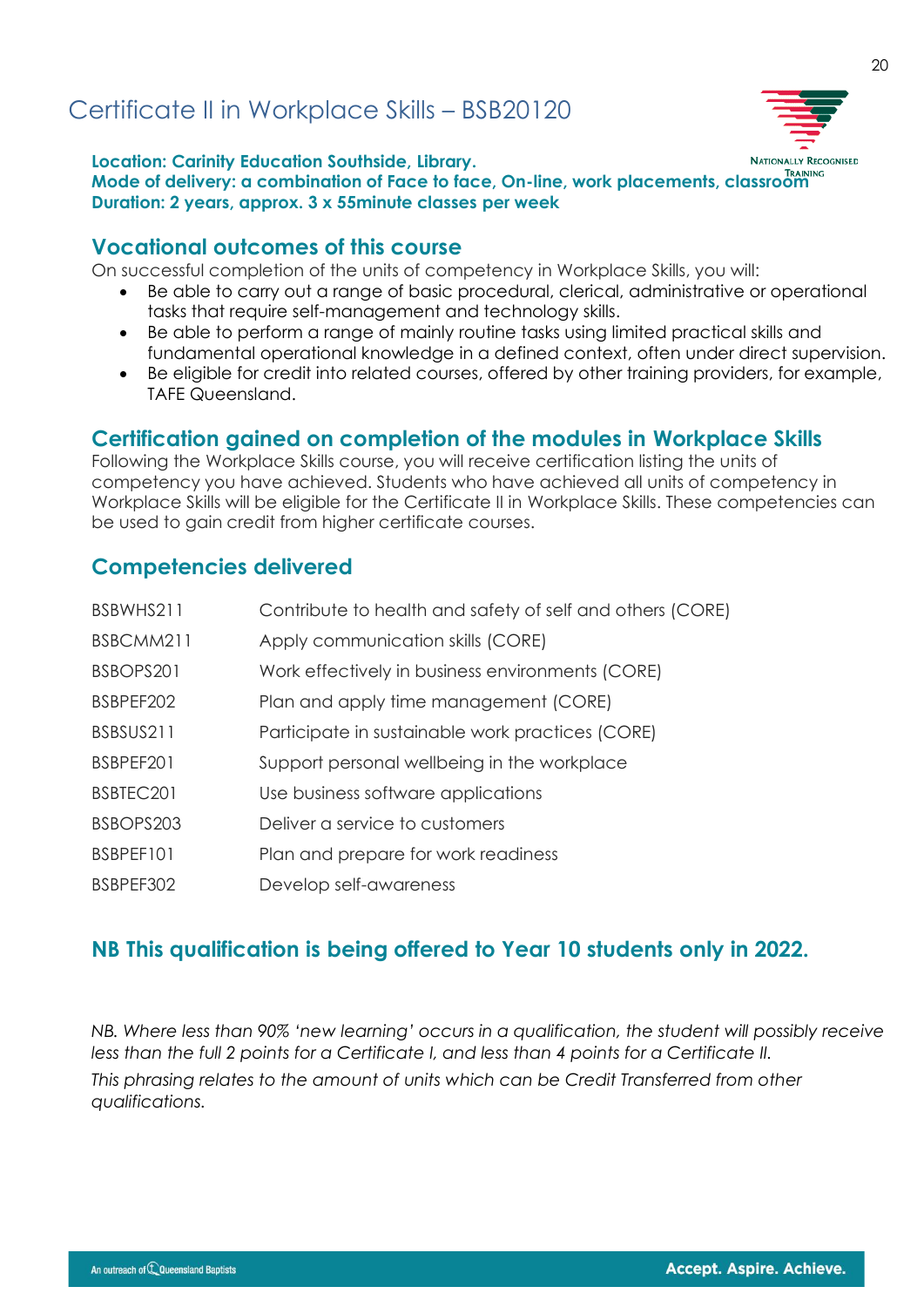Appendix A

## **Carinity Education Southside RPL Application Form**

**Student Name: \_\_\_\_\_\_\_\_\_\_\_\_\_\_\_\_\_\_\_\_\_\_\_\_\_\_\_\_\_\_\_\_\_\_\_\_\_\_\_\_ Date: \_\_\_\_ / \_\_\_\_ / \_\_\_\_**

**Course Name and Code: Course Name and Code: Course 10** 

| <b>UNIT/S OF</b><br><b>COMPETENCY</b> |             | <b>Details of relevant</b><br>previous<br>experience<br>including formal<br>training, work<br>experience etc.<br>(attach copies) |                                                       | <b>FOR OFFICE</b><br><b>USE ONLY</b> |                                |
|---------------------------------------|-------------|----------------------------------------------------------------------------------------------------------------------------------|-------------------------------------------------------|--------------------------------------|--------------------------------|
| <b>CODE</b>                           | <b>NAME</b> | <b>LIST of ATTACHED</b><br><b>PAPERWORK</b>                                                                                      | <b>ASSESSOR'S COMMENTS/</b><br><b>RECOMMENDATIONS</b> | <b>COMPETENT</b>                     | <b>NOT</b><br><b>COMPETENT</b> |
|                                       |             |                                                                                                                                  |                                                       |                                      |                                |
|                                       |             |                                                                                                                                  |                                                       |                                      |                                |
|                                       |             |                                                                                                                                  |                                                       |                                      |                                |
|                                       |             |                                                                                                                                  |                                                       |                                      |                                |
|                                       |             |                                                                                                                                  |                                                       |                                      |                                |
|                                       |             |                                                                                                                                  |                                                       |                                      |                                |
|                                       |             |                                                                                                                                  |                                                       |                                      |                                |
|                                       |             |                                                                                                                                  |                                                       |                                      |                                |

At commencement of the RPL process, your teacher will have a professional conversation with you regarding the recognition of your prior learning, and explain the importance of the range of evidence you will be presenting.

#### **RPL NOTIFICATION**

#### *Recognition of Prior Learning*

Is granted for the competencies <insert details here>

Is not granted for the competencies <insert details here> because

Assessor's Signature: \_\_\_\_\_\_\_\_\_\_\_\_\_\_\_\_\_\_\_\_\_\_\_\_\_\_\_\_\_\_\_ Date: **\_\_\_\_\_\_\_\_\_\_\_\_\_\_\_\_\_\_\_\_\_\_**

**THIS FORM TO BE PLACED IN STUDENT'S FOLIO. (COMPETENCIES RECOGNISED MUST BE UPDATED ON STUDENT PROFILE)**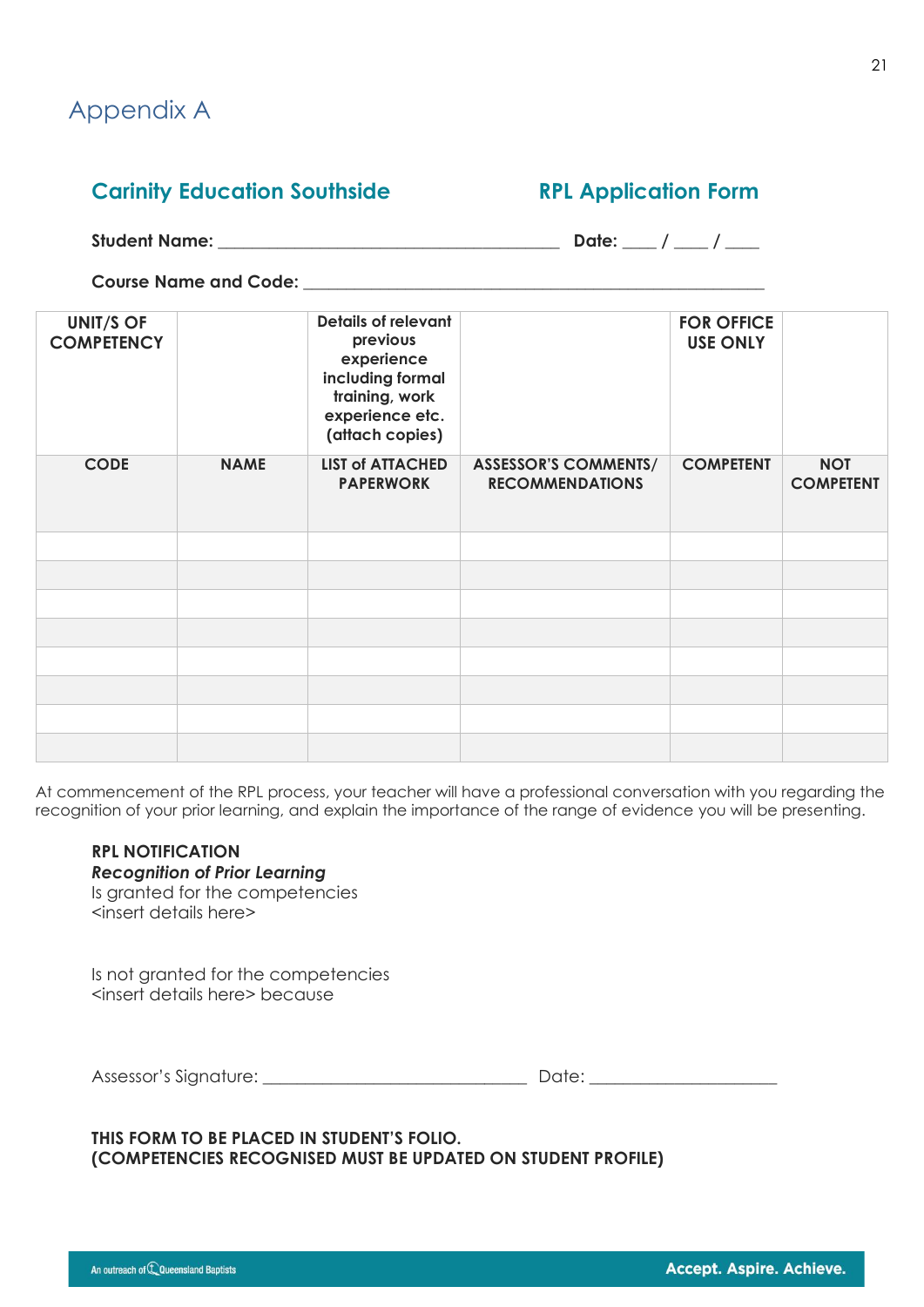#### THIS PAGE IS INTENTIONALLY LEFT BLANK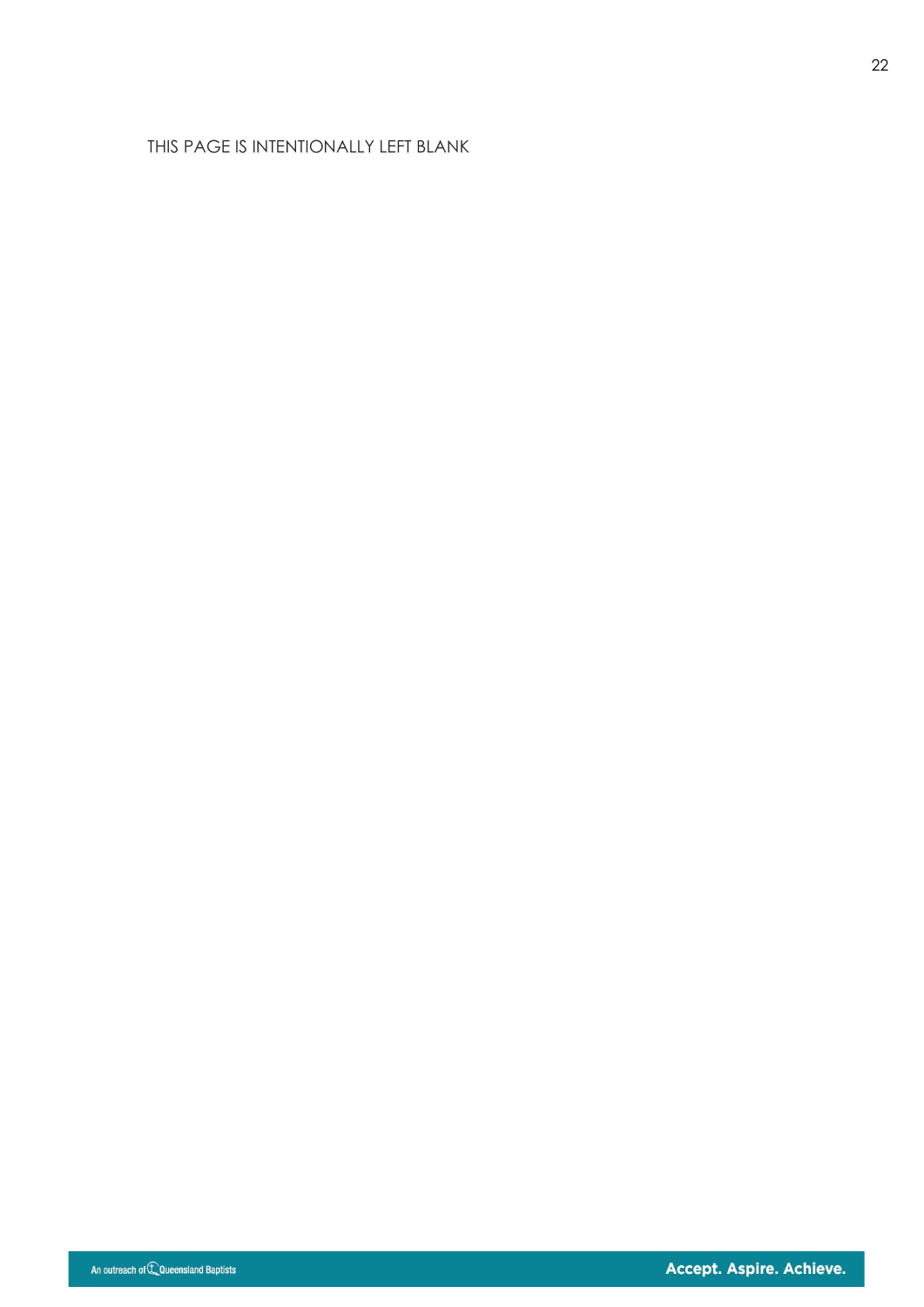## **Declaration of understanding and agreement with the above terms and conditions.**

I have read, understood and agree to the above terms and conditions of the Vocational Education and Training Student Handbook.

I declare that the information I have provided to enrol in Vocational Subjects taught at Carinity Education Southside, is to the best of my knowledge, true and correct.

I consent to the collection, use and disclosure of my personal information in accordance with the Privacy Notice in Section 13 of this document and I've been directed to where I can find further information online.

| (BLOCK LETTERS - BLUE/BLACK INK ONLY)                                                                         | $DOB:$ / /                 |  |
|---------------------------------------------------------------------------------------------------------------|----------------------------|--|
|                                                                                                               | Date: $\frac{1}{\sqrt{2}}$ |  |
| Parent/Guardian Signature: 2008 2010 2020 2021 2021 2022 2023 2024 2022 2023 2024 2022 2023 2024 2025 2026 20 |                            |  |

*\*\*Parental/guardian consent is required for all students under the age of 18*

*(Please sign and return to your teacher in the FIRST WEEK of commencement)*